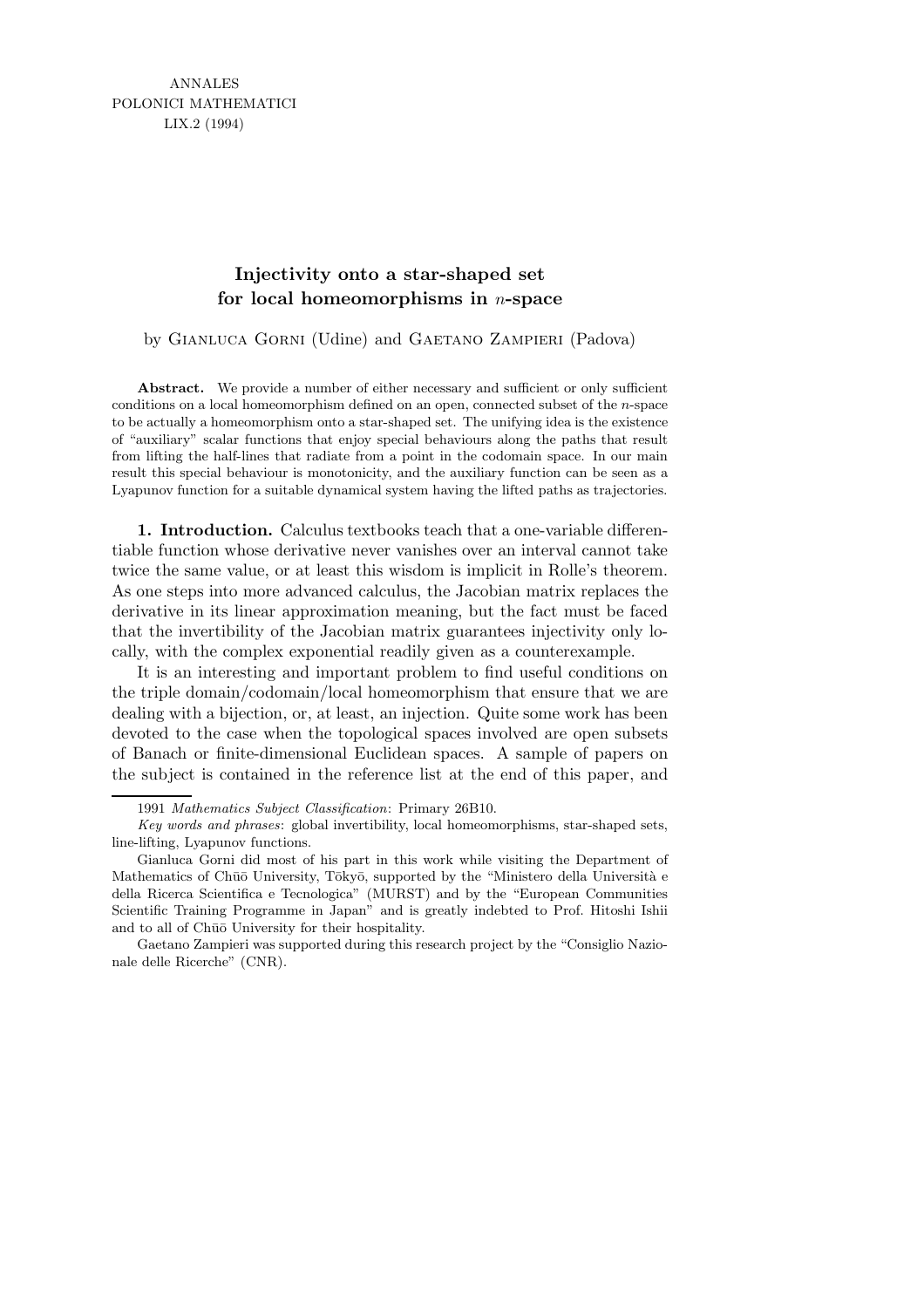we are not going to comment specifically on many of them. What almost all of them share is that they explore the local homeomorphism by drawing a continuous path in the codomain space and then seeing what happens if we try to patch up a continuous path in the domain space by repeatedly applying local inverses of the mapping, a procedure called "path-lifting". We call "local inverses" of a local homeomorphism the inverses of restrictions of the mapping to an open subset where the mapping is one-to-one.

In the approach that we follow here we restrict the attention to the lifting of segments of straight lines ("line-lifting") that radiate from a single given point of the codomain space. Then we try to derive some a priori estimate on the lifted paths by postulating the existence of a suitable scalar "auxiliary" function on the domain space. In this way we are able to provide either necessary and sufficient or only sufficient conditions for a local homeomorphism or diffeomorphism to be injective and for the image to be a star-shaped set. The most general of the results, which makes minimal restrictions on the shape of domain and image, can be stated as Theorem 1.1 below.

THEOREM 1.1. Let  $\Omega$  be a nonempty, open and connected subset of  $\mathbb{R}^n$ ,  $x_0$  be a point of  $\Omega$ ,  $f: \Omega \to \mathbb{R}^n$  be a local homeomorphism and  $y_0 := f(x_0)$ . Then the following two conditions are equivalent:

(a) f is one-to-one and  $f(\Omega)$  is star-shaped with respect to  $y_0$ ;

(b) there exists a function  $k: \Omega \to \mathbb{R}$  which is continuous, proper and bounded from below and such that, for any local inverse g of f and any vector  $v \in \mathbb{R}^n$ , the real function

$$
(1.1) \t t \mapsto k(g(y_0 + tv))
$$

is locally weakly increasing at all the  $t > 0$  where it is defined.

The reader who is familiar with dynamical systems will probably notice that the conditions that we impose on the auxiliary function  $k$  of this theorem look very much like the definition of a Lyapunov function. Indeed, in Proposition 2.6 we will show that the theorem can be reformulated as a result about global asymptotic stability of the equilibrium for a suitable dynamical system, whose trajectories are the lifted paths and for which  $k$  is a Lyapunov function. The auxiliary functions that appear in other invertibility results that we will prove do not lend themselves either readily or at all to a Lyapunov interpretation: namely, Propositions 4.2 and 4.3 on injectivity with star-shaped image and Propositions 2.9 and 4.4 on injectivity with  $f(\Omega) = \mathbb{R}^n$ .

Theorem 1.1 remains true if both the  $f$  in the preamble and the  $k$  in condition (b) are required to be either locally Lipschitz continuous or to be m times continuously differentiable,  $1 \leq m \leq \infty$ . This is because, given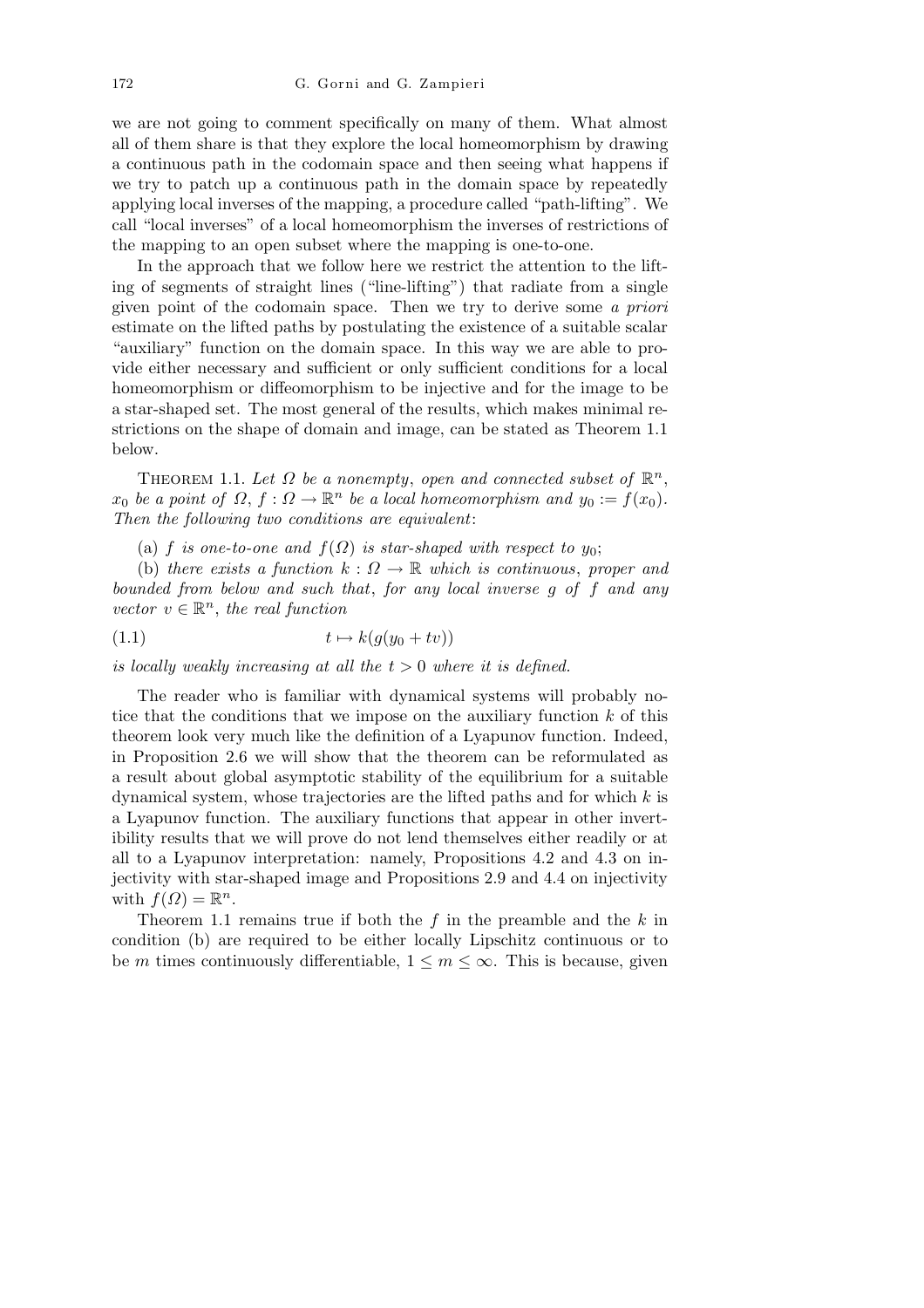condition (a), we can obtain a suitable  $k$  by composing  $f$  with a regular scalar function defined on  $f(\Omega)$ , as will be shown in Section 3.

Whenever the theorem applies, the composition  $k \circ f^{-1}$  is weakly increasing along the half-lines departing from  $y_0$ . Hence, the sets of the family  ${x \in \Omega | k(x) < c}, c > \inf k$ , are all open and connected, and they are mapped by f onto sets that are star-shaped with respect to  $y_0$ .

One possible use of the theorem is to verify whether a given local homeomorphism is injective by checking condition (b) against promising auxiliary functions k. If both  $f^{-1}$  and k are smooth, the monotonicity part of (b) translates, of course, into a pointwise condition involving the first derivatives of  $f$  and  $k$ :

PROPOSITION 1.2. Let  $\Omega$  be a nonempty, open subset of  $\mathbb{R}^n$ ,  $f: \Omega \to \mathbb{R}^n$ be a  $C^1$  local diffeomorphism and  $k : \Omega \to \mathbb{R}$  be a function which is  $C^1$ on  $\Omega \setminus \{x_0\}$ . Then the next two conditions are equivalent:

1) the function  $t \mapsto k(g(y_0 + tv))$  is locally weakly increasing at the  $t > 0$ where it is defined, for any choice of a vector  $v \in \mathbb{R}^n$  and of a local inverse  $g \text{ of } f$ ;

2) the following relation holds:

$$
(1.2) \t k'(x)f'(x)^{-1}(f(x) - f(x_0)) \ge 0 \t \text{for all } x \in \Omega \setminus \{x_0\}.
$$

Applying Proposition 1.2 with the particular function  $k(x) := 1/(r_0 |x-x_0|$  on the open ball  $B_{r_0}(x_0) := \{x \in \mathbb{R}^n \, | \, |x-x_0| < r_0\}$ , we can easily turn the implication  $(b) \Rightarrow (a)$  of Theorem 1.1 into the following proposition, which can in particular be used as a sufficient test for injectivity of a smooth function on a ball:

PROPOSITION 1.3. Let  $f: B_{r_0}(x_0) \to \mathbb{R}^n$  be a  $C^1$  local diffeomorphism. Then f is one-to-one and  $f(B_r(x_0))$  is star-shaped with respect to  $f(x_0)$  for any  $r \leq r_0$  if and only if

$$
(1.3) \t\t (x-x0) \cdot f'(x)-1(f(x) - f(x0)) \ge 0 \t\t for all x \in Br0(x0) .
$$

A local  $C^1$  diffeomorphism defined in an arbitrary neighbourhood of  $x_0$ will be injective with star-shaped image with respect to  $f(x_0)$  on any open ball  $B_r(x_0) \subset \Omega$  where inequality (1.3) holds. Notice that, although the auxiliary function  $k$  used in the proof depends on the radius of the ball, formula (1.3) does not. This is because  $k \circ f^{-1}$  is weakly increasing along the radii departing from  $f(x_0)$  if and only if the same holds for  $|f^{-1}|$ .

Proposition 1.3 can also be obtained, along a somewhat different line of thought, as a corollary of a result of [26], which states that if  $(x - x_0)$ .  $f'(x_0)^{-1}(f(x) - f(x_0)) \ge 0$  for all x such that  $|x - x_0| = r < r_0$ , then f is one-to-one on  $B_r(x_0)$  and  $f(B_r(x_0))$  is star-shaped with respect to  $f(x_0)$ .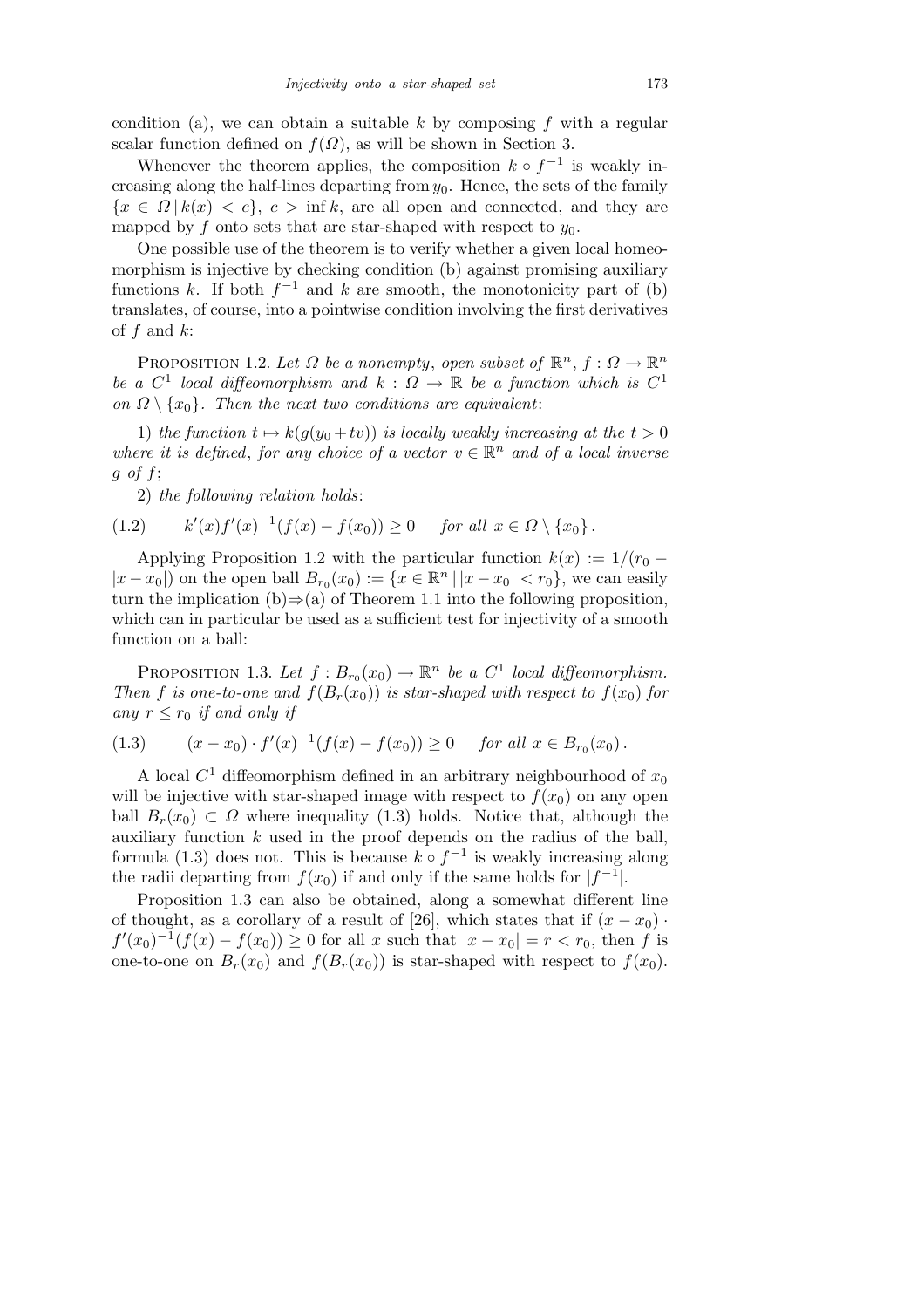A weaker version of that result will also be proved in this paper as Proposition 4.2.

The statement of Proposition 1.3 specializes as follows in the case of holomorphic functions of one complex variable, with the usual identification of  $\mathbb{R}^2$  with C. (The operator  $\Re$  is the real part.)

PROPOSITION 1.4. Let  $D_{r_0} = \{z \in \mathbb{C} \mid |z| < r_0\}$  be a disk in  $\mathbb C$  and  $f : D_{r_0} \to \mathbb{C}$  be a holomorphic function with  $f(0) = 0$  and with never vanishing derivative. Then f is one-to-one on D and  $f(D_r)$  is star-shaped with respect to  $0 \in \mathbb{C}$  for all  $r < r_0$  if and only if

(1.4) 
$$
\Re \frac{\overline{z}f(z)}{f'(z)} \ge 0 \quad \text{for all } z \in D.
$$

As a result, this is not particularly novel, since it is a variation of a wellknown theorem on "starlike" holomorphic functions (see [8], Theorem 2.10). What seems notable in Proposition 1.4 is the fact that it is unmistakably a real variables result. This helps making out that in the proof of [8] only the following property is genuinely complex-analytic: if a one-to-one holomorphic function  $f: D_{r_0} \to \mathbb{C}$  has nonvanishing derivative and  $f(D_{r_0})$  is star-shaped with respect to  $f(0)$ , then all the images  $f(D_r)$ ,  $r \le r_0$ , of the smaller disks are also star-shaped with respect to  $f(0)$ . Of course  $C^{\infty}$  real diffeomorphisms do not share this feature.

A simple consequence of Proposition 1.3 is the following general property of  $C<sup>1</sup>$  local diffeomorphisms.

PROPOSITION 1.5. Let  $\Omega$  be a nonempty open subset of  $\mathbb{R}^n$ ,  $x_0$  be a point of  $\Omega$  and  $f: \Omega \to \mathbb{R}^n$  be a  $C^1$  local diffeomorphism. Then there exists  $r_0 > 0$  such that  $f(B_r(x_0))$  is star-shaped with respect to  $f(x_0)$  for all  $r \leq r_0$ .

Just compute

$$
(1.5) \quad (x - x_0) \cdot f'(x)^{-1}(f(x_0) - f(x))
$$
  
=  $(x - x_0) \cdot (f'(x_0)^{-1} + o(1))(f'(x_0)(x_0 - x) + o(|x - x_0|))$   
=  $-|x - x_0|^2 + o(|x - x_0|^2)$  as  $x \to x_0$ 

and notice that formula  $(1.3)$  is true for r small enough. In the special case of one-variable holomorphic functions a lot is known about just how large the  $r_0$  of Proposition 1.5 can be ("radius of starlikeness"; see [8]). On the other hand, except for the trivial one-dimensional case, the mere existence of an  $r_0$ is lost if the  $C^1$  regularity of f is relaxed to bilipschitz continuity, as we will show in Example 4.1. Incidentally, the kind of mappings described in that example arises independently in connection with the topological equivalence of the flows of linear ordinary differential equations.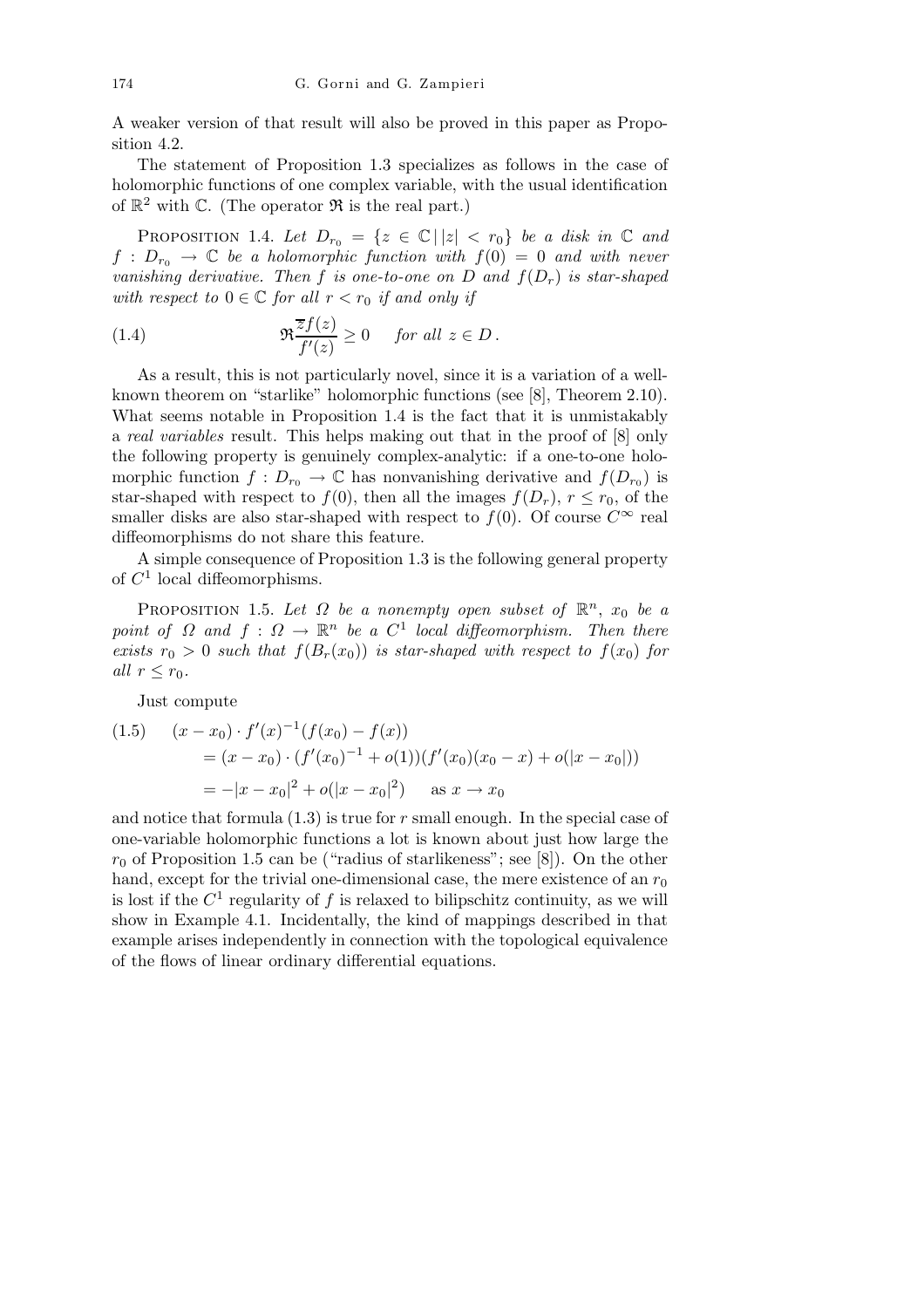The remainder of the paper is organized as follows. In Section 2, we will start by introducing a machinery of line-lifting, and then proceed to reformulate the problem of injectivity with star-shaped image as a problem of either global liftability or global stability; among the applications we will prove part  $(b) \Rightarrow (a)$  of Theorem 1.1. The converse implication will be shown in Section 3 through a detailed study of the geometry of open, star-shaped sets. Except for the bilipschitz Example 4.1, Section 4 applies the local homeomorphism theory of Section 2 to local diffeomorphisms. In particular, we will obtain some variants of the results on invertibility in the large for local diffeomorphisms that one of the authors had developed in [26] and [27]. The original proofs had used ideas from the stability theory for ordinary differential equations.

2. The theory for a local homeomorphism. Throughout this section  $\Omega$  will be a connected open set in  $\mathbb{R}^n$ ,  $x_0$  a point of  $\Omega$ ,  $f: \Omega \to \mathbb{R}^n$  a local homeomorphism and  $y_0 = f(x_0)$ .

Our proof of the implication (b) $\Rightarrow$ (a) of Theorem 1.1 will use the concept of *line-lifting*, which is the problem of finding continuous paths in  $\Omega$  which are mapped into straight lines by  $f$ . We will start by stating two preliminary propositions about existence, uniqueness, dependence on parameters and asymptotic behaviour. We omit the proofs, which are elementary. Most of the first proposition would actually hold even if we replaced the right-hand side  $f(x) + tv$  of equation (2.1) with an arbitrary continuous function of the couple  $(x, tv)$ .

PROPOSITION 2.1. For every  $x \in \Omega$  and  $v \in \mathbb{R}^n$  there exists one and only one interval  $I_{x,v}$  containing  $0 \in \mathbb{R}$  and one and only one continuous function  $\gamma_{x,v}: I_{x,v} \to \Omega$  such that

$$
(2.1) \qquad \gamma_{x,v}(0) = x \quad and \quad f(\gamma_{x,v}(t)) = f(x) + tv \quad \text{ for all } t \in I_{x,v} \,,
$$

and such that if J is another interval containing 0 and  $\tilde{\gamma}$  :  $J \to \Omega$  is a continuous function for which  $f(\tilde{\gamma}(t)) = f(x) + tv$  for  $t \in J$ , then  $J \subset I$  and  $\widetilde{\gamma}$  is the restriction of  $\gamma_{x,v}$  to J. Moreover, the set  $D := \{(x,v,t) | x \in \Omega,$  $v \in \mathbb{R}^n$ ,  $t \in I_{x,v}$  is open in  $\Omega \times \mathbb{R}^n \times \mathbb{R}$ , the mapping  $(x, v, t) \mapsto \gamma_{x,v}(t)$  is continuous on D and for any fixed  $x \in \Omega$  and  $t \neq 0$  the mapping  $v \mapsto \gamma_{x,v}(t)$ is an open mapping on  $\{v \in \mathbb{R}^n \mid (x, v, t) \in D\}$ . Finally,  $\gamma_{x,v}(t)$  depends on  $(v, t)$  only through the product tv, that is, if  $(x, v, t) \in D$  and  $tv = t'v'$  then  $(x, v', t') \in D$  and  $\gamma_{x,v}(t) = \gamma_{x,v'}(t')$ .

Note that if f is a local  $C^1$  diffeomorphism, the implicit function problem (2.1) is equivalent to the following ordinary differential equation (Wa- ˙zewski's equation [25]):

(2.2) 
$$
\gamma_{x,v}(0) = x
$$
 and  $\frac{d}{dt}\gamma_{x,v}(t) = f'(\gamma_{x,v}(t))^{-1}v$  for all  $t \in I_{x,v}$ .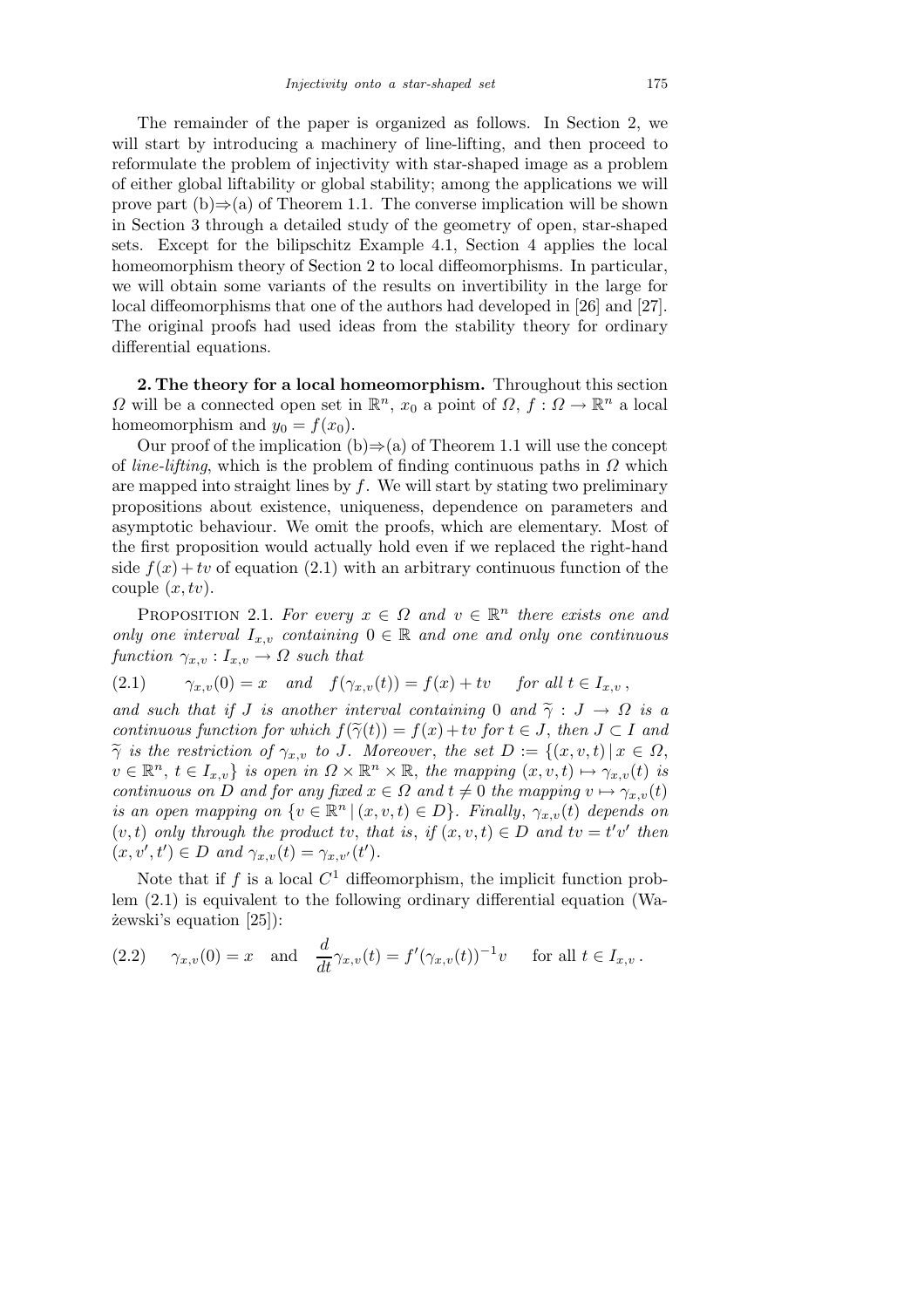Next, we exhibit a property that holds because we are lifting lines and not just arbitrary continuous paths.

PROPOSITION 2.2. Let C be a compact subset of  $\Omega$ ,  $x \in \Omega$  and  $v \in \mathbb{R}^n$ ,  $v \neq 0$ . Then there exists  $\overline{t} \in I_{x,v}$ ,  $\overline{t} \geq 0$ , such that  $\gamma_{x,v}(t) \in \Omega \setminus C$  for all  $t \in I_{x,v}, t \geq t.$ 

The title theme "invertibility and star-shaped image" of this paper has an obvious affinity with the "line" half of "line-lifting", because  $f(\Omega)$  is starshaped with respect to  $y_0$  if and only if the straight line segment that joins  $y_0$  to any  $f(x) \in f(\Omega)$  is contained in  $f(\Omega)$ . A bit less trivial is the "lifting" connection, that can be described as follows: whenever  $f(\Omega)$  is star-shaped with respect to  $y_0$ , then f is one-to-one if and only if all those radii shooting from  $y_0$  toward  $f(x)$  can be globally lifted to continuous paths radiating from  $x_0$ . The next lemma couches this fact in a more technical language.

LEMMA 2.3. Let A be a connected subset of  $\Omega$  containing  $x_0$ . Then the following conditions are equivalent:

(a) f is one-to-one on A and  $f(A)$  is star-shaped with respect to  $y_0$ ;

(b)  $1 \in I_{x_0,f(x)-y_0}$  and  $\gamma_{x_0,f(x)-y_0}(t) \in A$  for all  $x \in A$  and all  $t \in [0,1]$ ;

(c) 1 ∈  $I_{x_0,f(x)-y_0}, \gamma_{x_0,f(x)-y_0}(t)$  ∈ A and  $\gamma_{x_0,f(x)-y_0}(1) = x$  for all  $x \in A$  and all  $t \in [0,1]$ .

P r o o f. To help understand the formulas, note that the path  $\gamma_{x_0,f(x)-y_0}$ is the lifting, emanating from  $x_0$ , of the radius that departs at time  $t = 0$ from  $y_0$  and is scheduled to arrive in  $f(x)$  at time  $t = 1$ . Saying that  $1 \in$  $I_{x_0,f(x)-y_0}$  means that the lifting is successful on the whole segment up to and including  $f(x)$ .

(a)⇒(b). If (a) holds and  $x \in A$ , then  $y_0 + t(f(x) - y_0) \in f(A)$  for all  $t \in [0,1]$  because  $f(A)$  is star-shaped and  $\gamma_{x_0,f(x)-y_0}(t) = (f|_A)^{-1}(y_0 +$  $t(f(x) - y_0) \in A$  for all  $t \in [0,1]$  because  $f|_A$  is invertible with continuous inverse.

(b)⇒(c). Consider the set  $B := \{x \in A \mid \gamma_{x_0,f(x)-y_0}(1) = x\}$ . This set is nonempty because  $x_0 \in B$  for sure. It is closed in A because it is defined by an equality between the two continuous functions  $x \mapsto \gamma_{x_0,f(x)-y_0}(1)$ and  $x \mapsto x$ , both defined on the whole of A. To see that B is also open in A, let  $\overline{x} \in B$  and let U be an open neighbourhood of  $\overline{x}$  in  $\Omega$  on which f is one-to-one. The set  $V := \{x \in U \cap A \mid \gamma_{x_0,f(x)-y_0}(1) \in U\}$  is contained in  $U \cap A$ , it is open in A and it contains  $\overline{x}$ . The mapping f is also one-to-one on V, so that for any  $x \in V$  we can write

(2.3) 
$$
\gamma_{x_0, f(x)-y_0}(1) = x \Leftrightarrow f(\gamma_{x_0, f(x)-y_0}(1)) = f(x)
$$

$$
\Leftrightarrow y_0 + 1(f(x) - y_0) = f(x)
$$

$$
\Leftrightarrow f(x) = f(x),
$$

and conclude that  $V \subset B$ .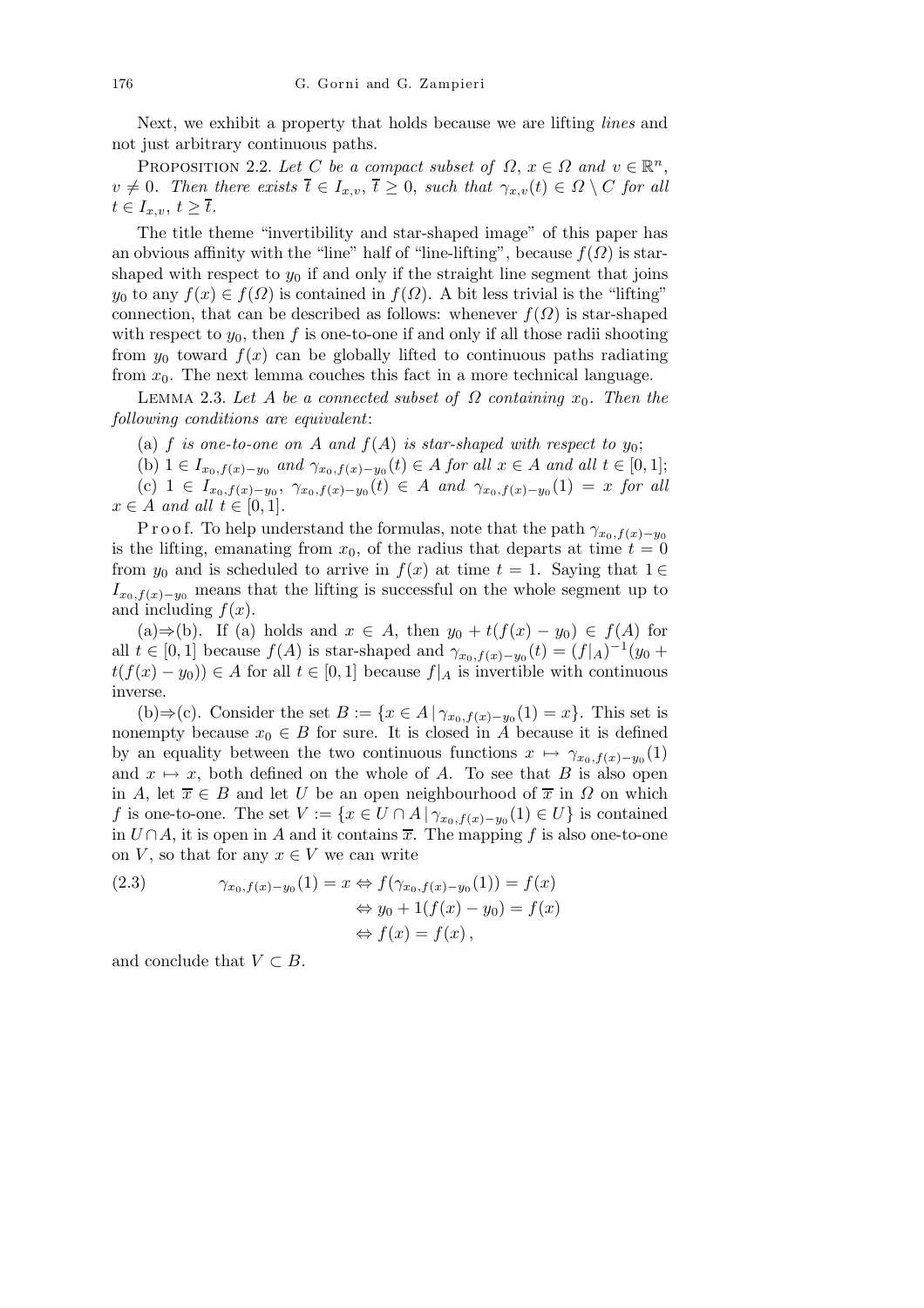$(c) \Rightarrow (a)$ . Let  $g(y) := \gamma_{x_0, y-y_0}(1)$  for  $y \in f(A)$ . Then  $g(f(x)) \equiv x$  for all  $x \in A$ , showing that  $f|_A$  is invertible with g as its inverse. To see that  $f(A)$  is star-shaped with respect to  $y_0$ , let  $x \in A$ ,  $t \in [0,1]$ . Then  $y_0 +$  $t(f(x) - y_0) = f(\gamma_{x_0, f(x) - y_0}(t)) \in f(A).$ 

Let A be the subset of  $\Omega$  spanned by the maximal liftings, starting from  $x_0$ , of the radii departing from  $y_0$  in all directions. Then A is the largest set satisfying the conditions of the previous lemma.

PROPOSITION 2.4. The set  $\mathcal{A} := \{ \gamma_{x_0,v}(t) | v \in \mathbb{R}^n, t \in I_{x_0,v} \}$  is the largest of all connected subsets A of  $\Omega$ , containing  $x_0$ , for which the restriction of f to A is one-to-one and  $f(A)$  is star-shaped with respect to  $y_0$ . Moreover, A is open in  $\Omega$ ,  $1 \in I_{x_0,f(x)-y_0}$  for all  $x \in A$  and the inverse of  $f|_{\mathcal{A}}$  is  $y \mapsto \gamma_{x_0,y-y_0}(1)$ .

P r o o f. To start with, note that we can restrict the times  $t$  in the definition of A to be  $> 0$ , because time 0 corresponds to  $x_0$ , which can be recovered as  $x_0 = \gamma_{x_0,0}(1)$ , while reversing the sign of v takes care of the negative times, since  $\gamma_{x_0,v}(-t) = \gamma_{x_0,-v}(t)$ . The set A is open because it can be written as the union of a family of sets,

(2.4) 
$$
\mathcal{A} = \bigcup_{t>0} \{ \gamma_{x,v}(t) \, | \, v \in \mathbb{R}^n \text{ is such that } t \in I_{x,v} \},
$$

all of which are open because they are the images of the open sets  $\{v \in$  $\mathbb{R}^n \mid t \in I_{x,v}$  under the open mappings  $v \mapsto \gamma_{x,v}(t)$  (Proposition 2.1).  $\mathcal A$  is also connected because any of its points  $\gamma_{x,v}(t)$  is joined to  $x_0$  by the continuous path  $\tau \mapsto \gamma_{x,v}(\tau)$ ,  $\tau \in [0, t]$ , that lies entirely in A. It is obvious that  $f(\mathcal{A})$  is star-shaped with respect to  $y_0$ . To see that f is one-to-one on A just note that if  $f(\gamma_{x_0,v}(t)) = f(\gamma_{x_0,v'}(t'))$  then  $y_0 + tv = y_0 + t'v'$ and, by Proposition 2.1,  $\gamma_{x_0,v}(t) = \gamma_{x_0,v'}(t')$ . The fact that  $1 \in I_{x_0,f(x)-y_0}$ for all  $x \in A$  and the formula for the inverse of  $f|_A$  is a consequence of Lemma 2.3.

Let A be any other subset of  $\Omega$  to which the conditions of Lemma 2.3 apply and let  $x \in A$ . Then  $1 \in I_{x_0,f(x)-y_0}$  and  $x = \gamma_{x_0,f(x)-y_0}(1)$ , so that  $x \in \mathcal{A}$  as well.  $\blacksquare$ 

The set  $A$  has a neat interpretation in terms of dynamical systems theory. To see this, let us start from the following (global) dynamical system in  $\mathbb{R}^n$ :

(2.5) 
$$
\Psi: \mathbb{R}^n \times \mathbb{R} \to \mathbb{R}^n, \quad \Psi(y, t) := y_0 + e^{-t}(y - y_0),
$$

whose trajectories are the half-lines hinged at  $y_0$ , but this time they start at  $y$  $(\Psi(y, 0) = y)$  and they shoot towards  $y_0$  with a decreasing exponential parameter instead of a linear one, so that in particular  $\Psi(y, t) \to y_0$  as  $t \to \infty$ . It is indeed a dynamical system, because  $\Psi(\Psi(y, t_1), t_2) = \Psi(y, t_1 + t_2)$ .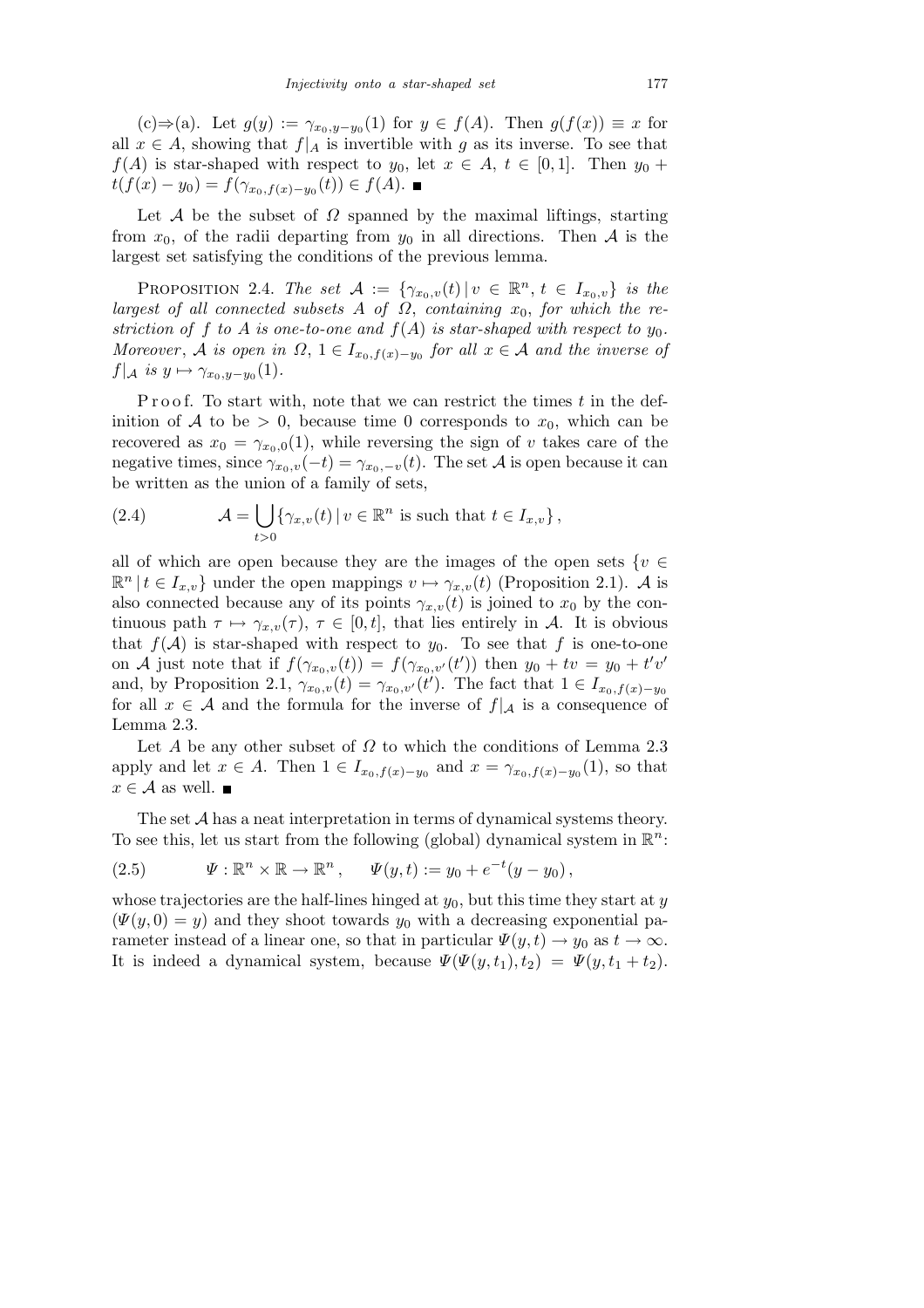Through the local homeomorphism f, this  $\Psi$  can be "lifted" to a local dynamical system on  $\Omega$ , that is to say, there exists an open subset  $D_{\Phi}$  of  $\Omega \times \mathbb{R}$ and a continuous function  $\Phi: D_{\Phi} \to \Omega$  satisfying

- for all  $x \in \Omega$ , the set  $\{t \in \mathbb{R} \mid (x, t) \in D_{\Phi}\}\$ is an interval containing 0,
- $(2.6)$ •  $\Phi(x,0) = x$  for all  $x \in \Omega$ ,

(2.6)   
\n• 
$$
(x, t_1), (x, t_1 + t_2) \in D_{\Phi} \Rightarrow (\Phi(x, t_1), t_2) \in D_{\Phi}
$$
 and  
\n
$$
\Phi(\Phi(x, t_1), t_2) = \Phi(x, t_1 + t_2) \text{ for all } x \in \Omega, t_1, t_2 \in \mathbb{R},
$$
\n•  $f(\Phi(x, t)) = \Psi(f(x), t) = y_0 + e^{-t}(f(x) - y_0) \text{ for all } (x, t) \in D_{\Phi}.$ 

In terms of the path-lifting notation that we have already introduced, the maximal dynamical system with such properties is given by

(2.7) 
$$
D_{\Phi} := \{ (x, t) \in \Omega \times \mathbb{R} \mid (x, y_0 - f(x), 1 - e^{-t}) \in D \},
$$

$$
\Phi(x, t) := \gamma_{x, y_0 - f(x)} (1 - e^{-t}).
$$

In the particular case when f is a local  $C^1$  diffeomorphism,  $\Phi$  is the flow of the autonomous ordinary differential system

(2.8) 
$$
\dot{x}(t) = -f'(x(t))^{-1}(f(x(t)) - f(x_0)),
$$

which was first considered by one of the authors in [26].

The usual nomenclature of dynamical systems theory can now be applied to translate topological properties of f into dynamical properties of  $\Phi$ . The fact that f is a local homeomorphism makes it possible to define  $\Phi$ , in the first place, but it implies more.

PROPOSITION 2.5. The set  $\{x_0\}$  is asymptotically stable for  $\Phi$  and  $\mathcal A$  is its basin of attraction.

P r o o f. Remind that a set is asymptotically stable for a (local) dynamical system if it is an attractor and it is stable. Let  $U$  be an open neighbourhood of  $x_0$  where f is one-to-one and let  $g := (f|_U)^{-1}$ . For any small  $r > 0$ , the ball  $B_r(y_0)$  is contained in  $f(U)$ , and for such r let  $U_r := g^{-1}(B_r(y_0))$ . Then  $U_r$  is a neighbourhood of  $x_0$ , and for all  $x \in U_r$  the trajectories  $t \mapsto \Phi(x, t)$  of  $\Phi$  are defined globally in the future, belong to  $U_r$  for all  $t \geq 0$ and converge to  $x_0$  as  $t \to \infty$ . Then  $\{x_0\}$  is an attractor because it attracts a whole neighbourhood (any  $U_r$  will do), and it is stable because any of its neighbourhoods contains a positively invariant neighbourhood (again  $U_r$ , with small enough r) with global existence in the future. Finally,  $A$  is the basin of attraction of  $\{x_0\}$  because it is by definition the set of points of  $\Omega$ that are attracted to  $x_0$  by  $\Phi$ .

Here is now the dynamical systems version of Theorem 1.1.

PROPOSITION 2.6. The following conditions are equivalent: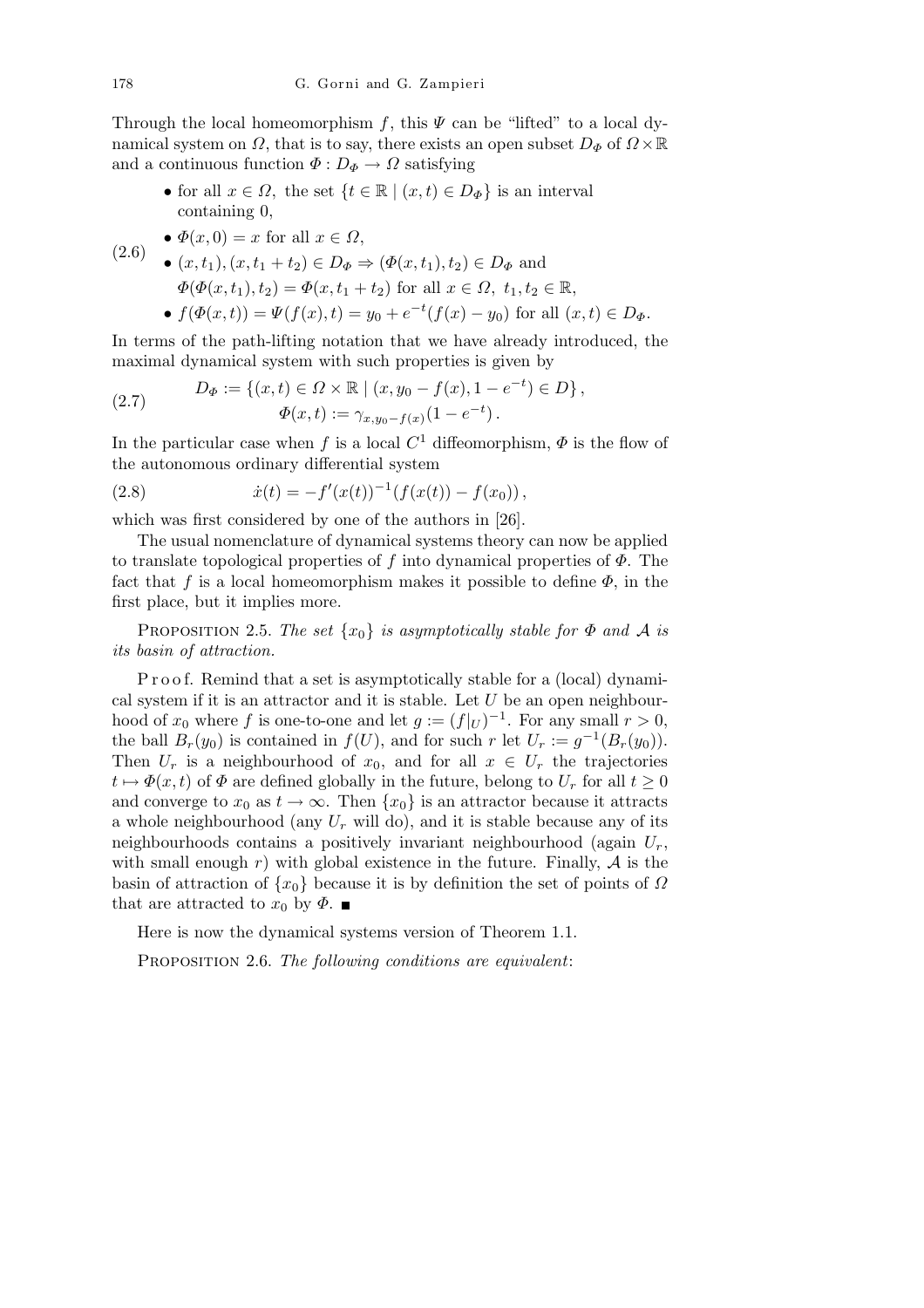$(\alpha)$  f is one-to-one and  $f(\Omega)$  is star-shaped with respect to  $y_0$ ;

(β) the set  $\{x_0\}$  is globally asymptotically stable for the local dynamical system  $\Phi$ , i.e.,  $\mathcal{A} = \Omega$ ;

 $(\gamma)$  there exists a global Lyapunov function for  $\Phi$ , in the following sense: a continuous function  $k : \Omega \to \mathbb{R}$  which is proper and bounded from below and such that the composition  $t \mapsto k(\Phi(x, t))$  is weakly decreasing for all  $x \in \Omega$ .

A Lyapunov function k in the sense of  $(\gamma)$  has in general only a weak minimum at  $x_0$  and the monotonicity along the flow is not necessarily strict; if strict minimum and monotonicity were somehow required, it would be enough to replace  $k(x)$  with  $k(x) + |f(x) - y_0|^2$ .

We will not insist any further on the dynamical systems interpretation and in particular we will not try to prove Theorem 1.1 as Proposition 2.6. One reason is that we are not aware of a published theorem that would provide the equivalence  $(\beta) \Leftrightarrow (\gamma)$  in our precise setting without any hassle. Theorem 2.9 of [4] shows that global asymptotic stability is equivalent to existence of a global Lyapunov function, but it is stated and proved for systems which are globally defined in time. We may think of bridging the gap with a globalizing reparameterization, but that would be a technicality extraneous to the spirit of the present work, and anyway it does not seem to be readily available in the literature except for systems that are associated with autonomous ordinary differential equations (equations (2.8) in our case). The other reason is that  $(b) \Rightarrow (a)$  of Theorem 1.1 is already simple enough to prove directly, while the converse implication gains in geometrical insight and regularity of  $k$  if the proof exploits the star-shaped structure of the problem at hand.

The next three propositions are of little intrinsic interest and they will only be used in some proofs in Section 4.

PROPOSITION 2.7. Let C be a compact, connected subset of  $\Omega$  containing  $x_0$ . Then the following two conditions are equivalent:

- (a)  $C \subset \mathcal{A}$  and  $f(C)$  is star-shaped with respect to  $y_0$ ;
- (b) for all  $v \in \mathbb{R}^n$  the set  $\gamma_{x_0,v}^{-1}(C)$  is an interval of  $\mathbb{R}$ .

Proof. (a) $\Rightarrow$ (b). Since  $C \subset A$ , f is one-to-one on C. Let  $v \in \mathbb{R}^n$ . Since  $f(C)$  is star-shaped with respect to  $y_0$ , the set  $\gamma_{x_0,v}^{-1} = \{t \in \mathbb{R} \mid y_0 + tv \in$  $f(C)$  is an interval.

(b) $\Rightarrow$ (a). The set  $C \cap A$  is open in C. To prove that it is also closed, let  $x_n = \gamma_{x_0,f(x_n)-y_0}(1)$  be a sequence of points in  $C \cap A$  converging to  $x \in C$ . Consider the path  $\gamma_{x_0,f(x)-y_0}$ . Applying Proposition 2.2 to the compact set C, we find a time  $\bar{t} > 0$  such that  $\gamma_{x_0,f(x)-y_0}(\bar{t}) \in \Omega \setminus C$ . For all n large enough, we will have  $\overline{t} \in I_{x_0,f(x_n)-y_0}$  and also  $\gamma_{x_0,f(x_n)-y_0}(\overline{t}) \in \Omega \setminus C$ . But the set of times when  $\gamma_{x_0,f(x_n)-y_0}$  lies in C is an interval by assumption (b).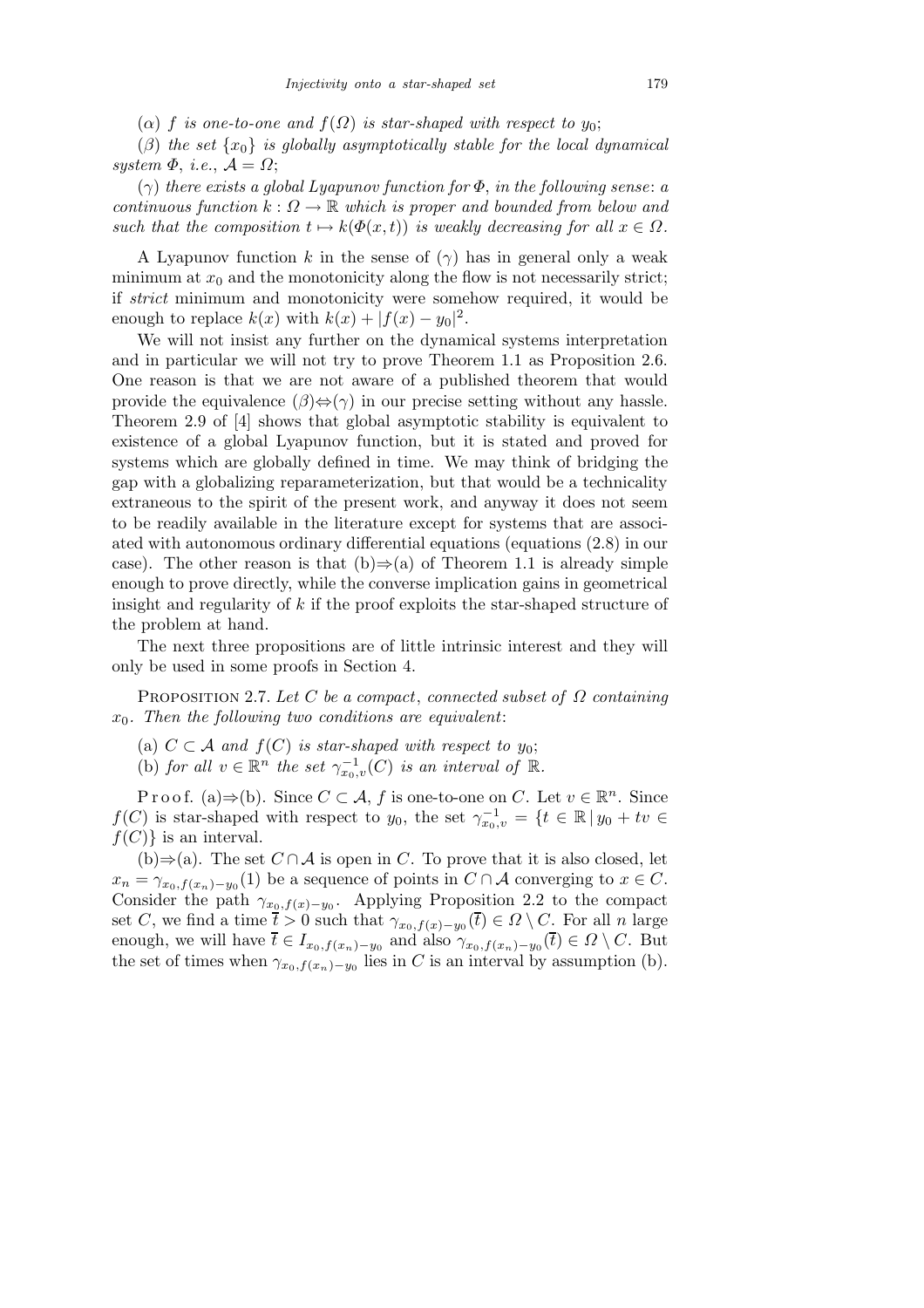Hence  $\gamma_{x_0,f(x_n)-y_0}(t) \in \Omega \setminus C$  for all  $t \geq \overline{t}$  and all large n, which implies that  $\bar{t} > 1$ , because  $\gamma_{x_0,f(x_n)-y_0}(1) \in C$ . We can now write

$$
(2.9) \tC \ni x = \lim_{n \to \infty} x_n = \lim_{n \to \infty} \gamma_{x_0, f(x_n) - y_0}(1) = \gamma_{x_0, f(x) - y_0}(1) \in \mathcal{A},
$$

which concludes the proof that  $C \subset A$ . The fact that  $f(C)$  is star-shaped with respect to  $y_0$  comes now from Lemma 2.3.

PROPOSITION 2.8. We have  $f(A) = f(\Omega)$  if and only if  $A = \Omega$ .

Proof. The "if" part is trivial. Also the converse needs very little of the structure of the problem. Suppose that  $f(\mathcal{A}) = f(\Omega)$ . Since  $\mathcal A$  is open, we will conclude that  $A = \Omega$  if we prove that A is also closed in  $\Omega$ . Let then  $x_n \in A$  be a sequence converging to  $x \in \Omega$ . Since  $f(A) = f(\Omega)$ , there exists  $\overline{x} \in \mathcal{A}$  such that  $f(\overline{x}) = f(x)$ . Recalling that  $f|_{\mathcal{A}} : \mathcal{A} \to f(\mathcal{A})$  is a homeomorphism, from  $f(x_n) \to f(\overline{x})$  we deduce  $x_n \to \overline{x}$ , whence  $\overline{x} =$  $x \in \mathcal{A}$ .

PROPOSITION 2.9. Let  $\Omega$  be a nonempty, open and connected subset of  $\mathbb{R}^n$ , and  $f: \Omega \to \mathbb{R}^n$  be a local homeomorphism. The following two conditions are equivalent:

(a) f is one-to-one and  $f(\Omega) = \mathbb{R}^n$ ;

(b) there exist a continuous, proper function  $k: \Omega \to \mathbb{R}$  bounded from below, a locally bounded function  $\varphi : [0, \infty] \to \mathbb{R}$  and a point  $x_0 \in \Omega$  such that

(2.10) 
$$
k(x) \le \varphi(|f(x) - f(x_0)|) \quad \text{for all } x \in \mathcal{A},
$$

where  $\mathcal{A} = \mathcal{A}_{x_0}$  is the set defined in Proposition 2.4.

P r o o f. If (a) holds, then for any  $x_0 \in \Omega$  we can define  $k(x) := |f(x) - \Omega|$  $f(x_0)|$  and  $\varphi(r) := r$ .

Conversely, let  $y \in \mathbb{R}^n$  be arbitrary and  $y_0 := f(x_0)$ . Consider the path  $\gamma := \gamma_{x_0, y-y_0}$ , that starts from  $x_0$  and whose image through f is a segment of the straight line originating at  $y_0$  and pointing toward y. All of  $\gamma$  is contained in A, of course. For times  $t \in I_{x_0,y-y_0} \cap [0,1]$  we have

(2.11) 
$$
k(\gamma(t)) \leq \varphi(|f(\gamma(t)) - y_0|) = \varphi(t|y - y_0|)
$$

$$
\leq \sup\{\varphi(r) \mid 0 \leq r \leq |y - y_0|\},
$$

so that for all those times the path lies in the compact set  $C :=$  $k^{-1}([\inf k, \sup_{[0,|y-y_0|]}\varphi])$ . Because of Proposition 2.2, there exists a time  $t_0 > 0$  for which  $\gamma(t_0) \in \Omega \setminus C$ . Necessarily then  $t_0 > 1$ , and

$$
(2.12) \t\t y = f(\gamma(1)) \in f(\mathcal{A}).
$$

This shows that  $f(A) = \mathbb{R}^n$  and the conclusion follows from Proposition 2.8.

The following simple consequence when  $\Omega = \mathbb{R}^n$  is well-known: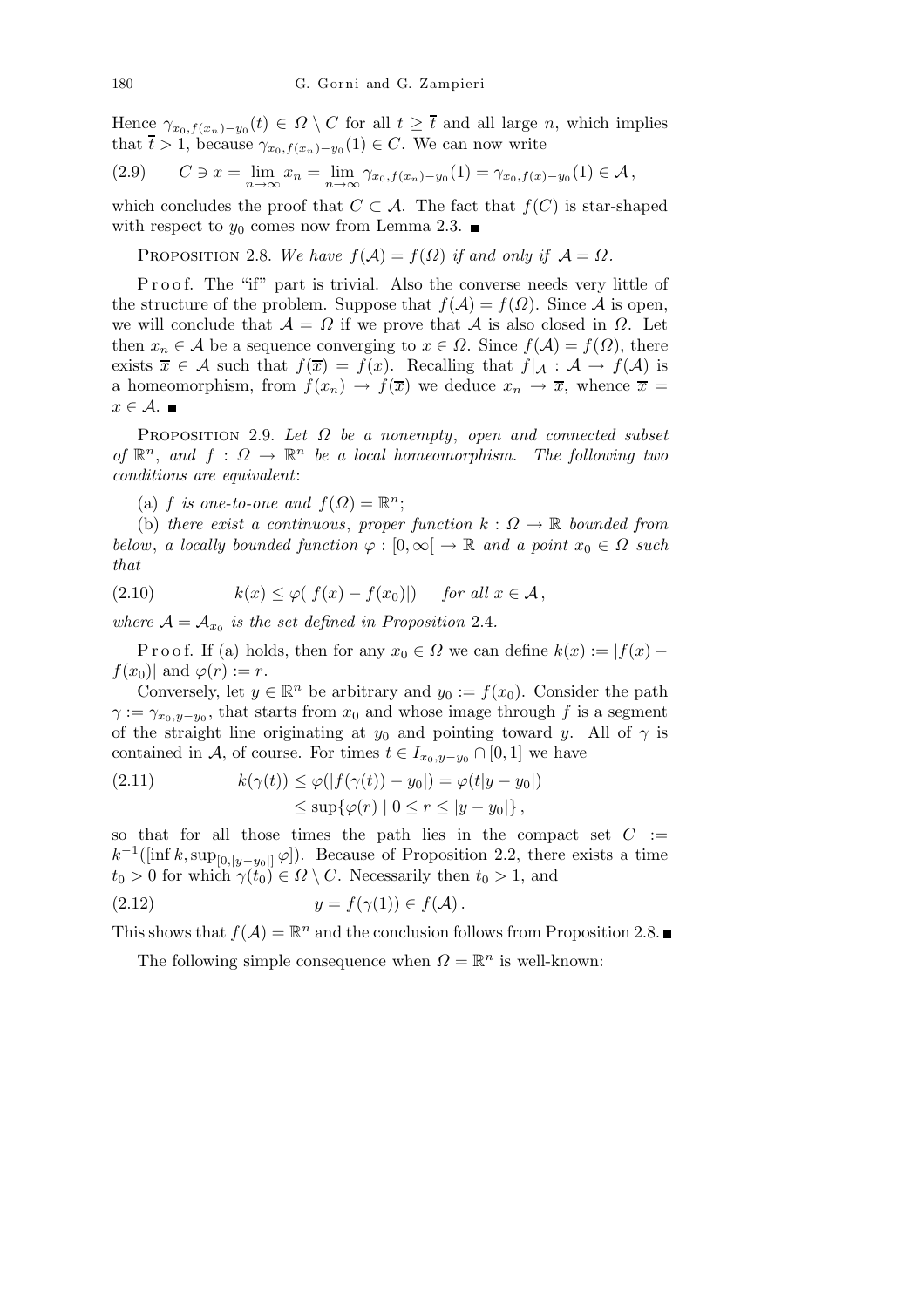COROLLARY 2.10. A local homeomorphism  $f : \mathbb{R}^n \to \mathbb{R}^n$  is one-to-one and onto  $\mathbb{R}^n$  if and only if  $\lim_{|x|\to\infty} |f(x)| = \infty$ , that is to say, if and only if f is a proper map.

P r o o f. For the "if" part, apply P roposition 2.9 above with  $x_0 := 0$ ,  $k(x) := |f(x) - f(0)|$  and  $\varphi(r) := r$ .

One more easy lemma before wrapping up the first half of the proof of Theorem 1.1.

LEMMA 2.11. Let  $k : \Omega \to \mathbb{R}$  be a function such that, for any local inverse g of f and any  $v \in \mathbb{R}^n$  the real function  $t \mapsto k(g(y_0 + tv))$  is weakly increasing in all the  $t \geq 0$  where it is defined. Then the function  $t \mapsto k(\gamma_{x_0,v}(t))$  is weakly increasing on  $I_{x_0,v} \cap \{t \mid t \geq 0\}.$ 

Proof of Theorem 1.1, (b) $\Rightarrow$ (a). Assume condition (b) of Theorem 1.1. Verifying condition (a) amounts to proving that  $\mathcal{A} = \Omega$ , where  $\mathcal{A}$  is the set defined in Proposition 2.4. Since  $A$  is nonempty and open, all we are left to do is to verify that it is also closed in  $\Omega$ . Let  $z_n = \gamma_{x_0,f(z_n)-y_0}(1)$ be a sequence of points of A converging to  $z \in \Omega$ . The task is to show that  $z \in A$ . Let M be the (finite) supremum of the continuous function k on the compact set  $\{z\} \cup \{z_n | n \in \mathbb{N}\}\$ . Since k is also a proper map, the set (2.13)  $C := k^{-1}([\inf k, M])$ 

is compact. By Proposition 2.2 the path  $\gamma_{x_0,f(z)-y_0}$  will be outside C starting from a certain time  $\overline{t} \geq 0$ , that is,

$$
(2.14) \t\t k(\gamma_{x_0,f(z)-y_0}(t)) > M \tfor all t \ge \overline{t}.
$$

For all indices n large enough, the paths  $\gamma_{x_0,f(z_n)-y_0}$  will also be defined up to time  $\overline{t}$ , and, using again the continuity of k,

(2.15) 
$$
k(\gamma_{x_0,f(z_n)-y_0}(\overline{t})) > M \quad \text{for all large } n.
$$

But those paths are also defined up to  $t = 1$ , and along them the function k is weakly increasing (Lemma 2.11) for nonnegative times. Hence

$$
(2.16) \t k(\gamma_{x_0,f(z_n)-y_0}(t)) \le k(\gamma_{x_0,f(z_n)-y_0}(1)) = k(z_n) \le M
$$
  
for all  $t \in [0,1]$  and all large  $n$ .

By comparing inequalities (2.15) and (2.16) we see that  $\bar{t}$  is necessarily larger than 1. In particular, the path  $\gamma_{x_0,f(z)-y_0}$  is defined at  $t=1$  and

$$
(2.17) \t z = \lim_{n \to \infty} z_n = \lim_{n \to \infty} \gamma_{x_0, f(z_n) - y_0}(1) = \gamma_{x_0, f(z) - y_0}(1) \in \mathcal{A}.
$$

Remark 2.12. Condition (b) of Theorem 1.1 can be relaxed as follows:

(b)' there exists a continuous function  $\widetilde{k}: \{x \in \Omega \mid f(x) \neq y_0\} \to \mathbb{R}$  for which the set

$$
(2.18) \qquad \{x \in \Omega \mid k(x) \le a, \ |f(x) - y_0| \ge \varepsilon\}
$$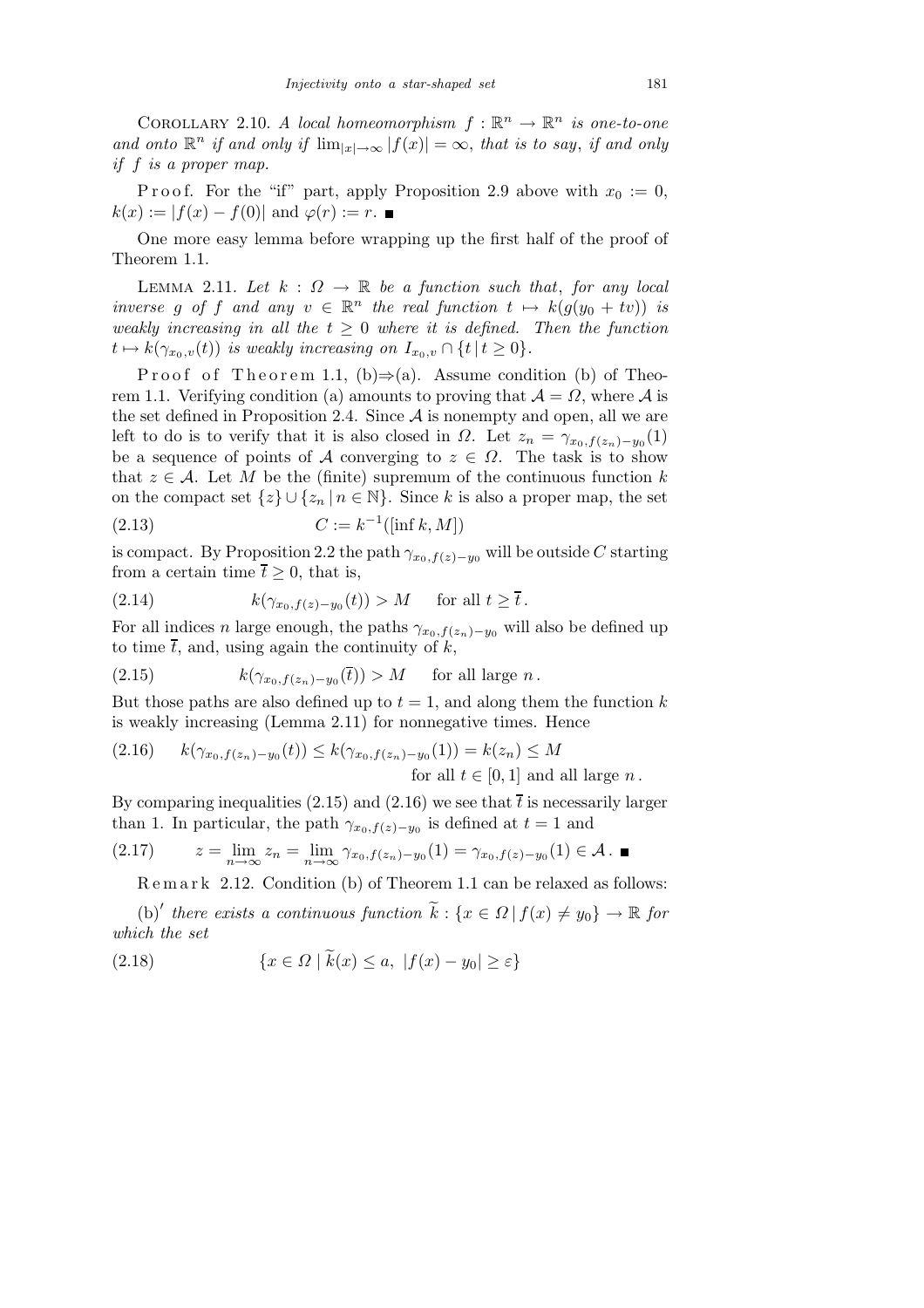is compact for any  $a \in \mathbb{R}$ ,  $\varepsilon > 0$ , and such that, for every local inverse g of f and any vector  $v \in \mathbb{R}^n \setminus \{0\}$ , the real function

$$
(2.19) \t t \mapsto k(g(y_0 + tv))
$$

is locally weakly increasing at all the  $t > 0$  where it is defined.

P r o o f. As in the proof of Theorem 1.1 above, let  $z_n = \gamma_{x_0,f(z_n)-y_0}(1)$ be a sequence of points in A converging to  $z \in \Omega$ . We distinguish two cases according to whether  $f(z) = y_0$  or  $f(z) \neq y_0$ .

First case:  $f(z) = y_0$ . Since  $f|_{\mathcal{A}} : \mathcal{A} \to f(\mathcal{A})$  is a homeomorphism, the relation  $f(z_n) \to f(x_0) = y_0 = f(z)$  implies that  $z_n \to x_0$ , so that  $z = x_0 \in \mathcal{A}$ .

Second case:  $f(z) \neq y_0$ . Then we can assume that  $|f(z_n) - y_0| \geq \varepsilon$  for some  $\varepsilon > 0$  and all n. From this point on we can proceed exactly as in the proof of Theorem 1.1, with the only provision of setting

(2.20) 
$$
C := \{ x \in \Omega \mid k(x) \le M, \ |f(x) - y_0| \ge \varepsilon \}
$$

instead of  $(2.13)$ .

**3. Proof of Theorem 1.1, (a)**  $\Rightarrow$  (b). Suppose that a homeomorphism  $f: \Omega \to \Delta$  is given between two nonempty, open subsets of  $\mathbb{R}^n$ , of which  $\Delta$  is star-shaped with respect to one of its points  $y_0$ . The problem is to prove the existence of a continuous, proper function  $k: \Omega \to \mathbb{R}$  bounded from below such that the composite function  $k \circ f^{-1} : \Delta \to \mathbb{R}$  is weakly increasing along the radii departing from  $y_0$ .

An easy special case, to start with: the function

$$
(3.1) \t\t k: x \mapsto |f(x) - y_0|
$$

is trivially continuous, bounded from below and its composition with  $f^{-1}$  is weakly increasing along the radii departing from  $y_0$ . Unfortunately, it solves the problem (i.e., it is proper) if and only if  $\Delta = \mathbb{R}^n$ : in fact, for any  $r \geq 0$ , the closed ball  $\overline{B}_r(y_0) := \{y \in \mathbb{R}^n \mid |y - y_0| \le r\}$  is compact and connected, so that its open subset  $f(\lbrace x \in \Omega \mid 0 \leq k(x) \leq r \rbrace) = \Delta \cap \overline{B}_r(y_0)$  is compact if and only if it is closed, that is to say, if and only if it coincides with the whole of  $\overline{B}_r(y_0)$ . Other particular shapes of  $\Delta$  (open balls, for example) can be tackled with *ad hoc* auxiliary functions  $k$ . In the rest of this section we will treat the most general case, except for the somewhat simplifying assumption that  $\Delta \neq \mathbb{R}^n$ .

A few more simplifications of the problem come cheaply. The first one is to suppose  $y_0$  to be the origin of  $\mathbb{R}^n$ . In the rest of this section all sets that will be described as star-shaped will be meant to be so with respect to the origin. Next, we see that it suffices to assign a continuous, proper, bounded below and radially weakly increasing function  $K_\Delta : \Delta \to \mathbb{R}$  to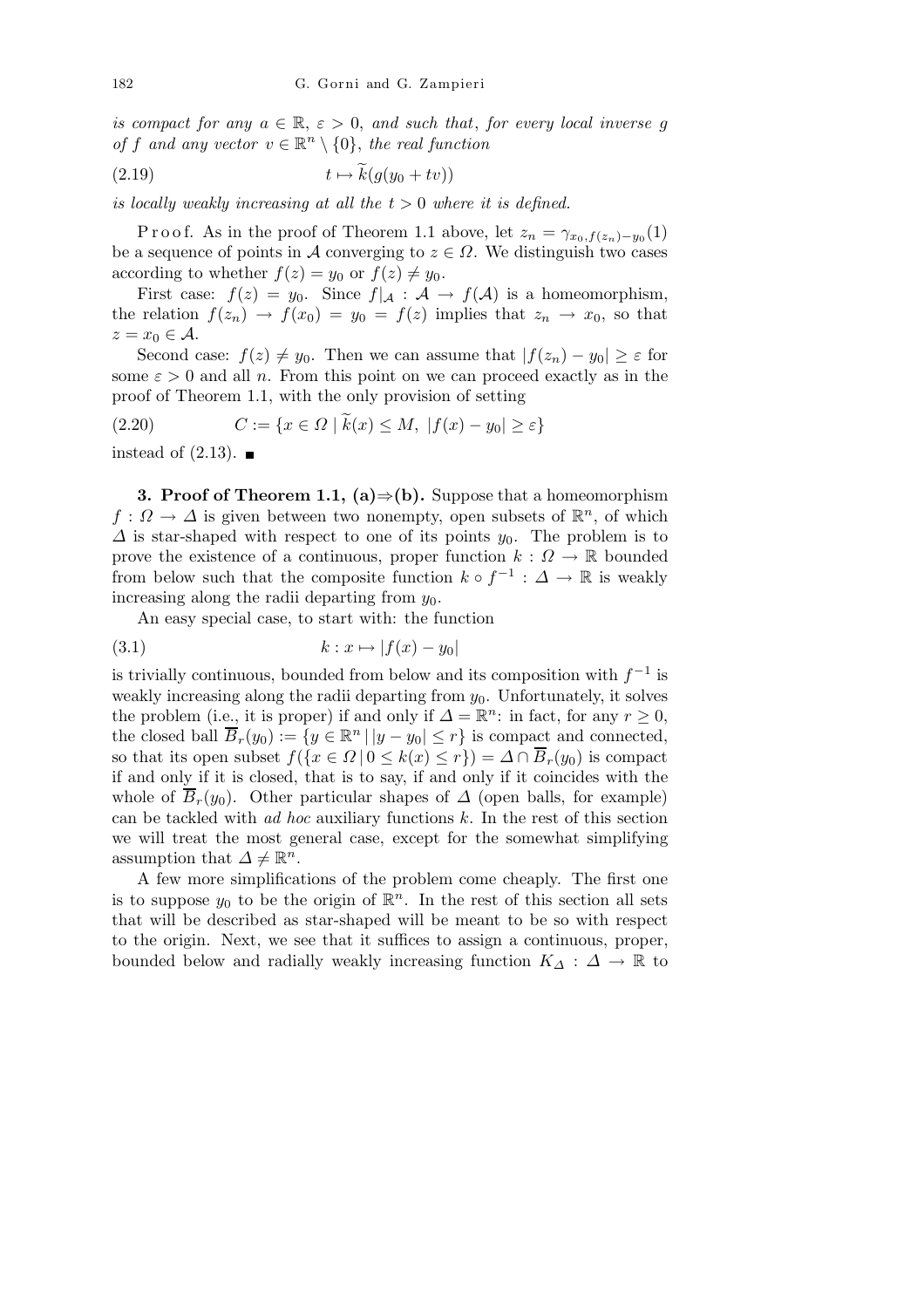any open, star-shaped subset  $\Delta$  of  $\mathbb{R}^n$ , i.e., a solution to the special case when f is the identity mapping on  $\Omega \equiv \Delta$ : in fact, the solution of the general case can be recovered as  $k := K_A \circ f$ . Moreover, we can concentrate the search on the functions  $K_{\Delta}$  whose radial monotonicity is strict, because from any solution  $K_{\Delta}$  we can define the radially strictly increasing  $K_{\Delta}(y) :=$  $K_{\Delta}(y) + |y|$ , which is easily seen to be also continuous, proper and bounded from below. Finally, it does no harm to require that  $K_{\Delta}$  vanish in the origin (whence  $K_{\Delta}(y) > 0$  for  $y \in \Delta \setminus \{0\}$ ).

A function  $K_{\Delta}$  that happened to comply with all the above rules will also provide a solution to the well-known (see [24], Vol. 1, p. 322) problem of proving that an open, star-shaped subset  $\Delta$  of  $\mathbb{R}^n$  is homeomorphic to the whole of  $\mathbb{R}^n$ , since the mapping

(3.2) 
$$
y \mapsto \begin{cases} 0 & \text{if } y = 0, \\ \frac{K_{\Delta}(y)}{|y|}y & \text{if } y \in \Delta \setminus \{0\} \end{cases}
$$

will do the job. An arbitrary homeomorphism  $\varphi : \Delta \to \mathbb{R}^n$  will not return us a suitable function  $K_{\Delta}$ , though, unless  $\varphi$  leaves the half-lines radiating from the origin invariant. Since the reference [24] gives no existence proofs of homeomorphisms, much the less of ones with the additional properties that we need here, we feel we can not exempt ourselves from providing the reader with a very detailed construction of the function  $K_{\Delta}$ .

The level sets  $\{y \in \Delta | K_\Delta(y) = c\}, c > 0$ , of our function  $K_\Delta$  are far from being arbitrary subsets of  $\Delta$ : they are compact and they are the boundaries of open, star-shaped sets, namely, of  $\{y \in \Delta \mid K_\Delta(y) < c\}$ . This geometric property of the level sets of  $K_{\Delta}$  is what underlies our construction: we will define a nested, increasing family  $\Delta_c$ ,  $c > 0$ , of bounded subsets of  $\Delta$ , in such a way that their boundaries  $\partial \Delta_c$  will be a partition of  $\Delta \setminus \{0\}$  and that the function defined as

(3.3) 
$$
K_{\Delta}(y) := \begin{cases} 0 & \text{if } y = 0, \\ c & \text{if } c > 0 \text{ and } y \in \partial \Delta_c \end{cases}
$$

will be what we need.

Let  $S := \{u \in \mathbb{R}^n | |u| = 1\}$  be the unit sphere of  $\mathbb{R}^n$ , viewed, case by case, either as the set of directions in  $\mathbb{R}^n$ , or as a topological or metric subspace of  $\mathbb{R}^n$ . With an arbitrary subset  $\Sigma$  of  $\mathbb{R}^n$  we can associate the following extended-real-valued function on S:

$$
(3.4) \qquad \varrho_{\Sigma}: S \to [0, \infty], \qquad \varrho_{\Sigma}(u) := \sup \{ \lambda \ge 0 \, | \, \lambda u \in \Sigma \},
$$

that assigns to any  $u \in S$  the minimum distance beyond which no more points of  $\Sigma$  can be found in the direction u. The set  $\{\varrho_{\Sigma}(u)u | u \in S, \varrho_{\Sigma}(u)$  $\infty$  is always contained in the boundary of  $\Sigma$ . Of course, the function  $\varrho_{\Sigma}$ is specially well-suited to handle star-shaped sets, in which case it deserves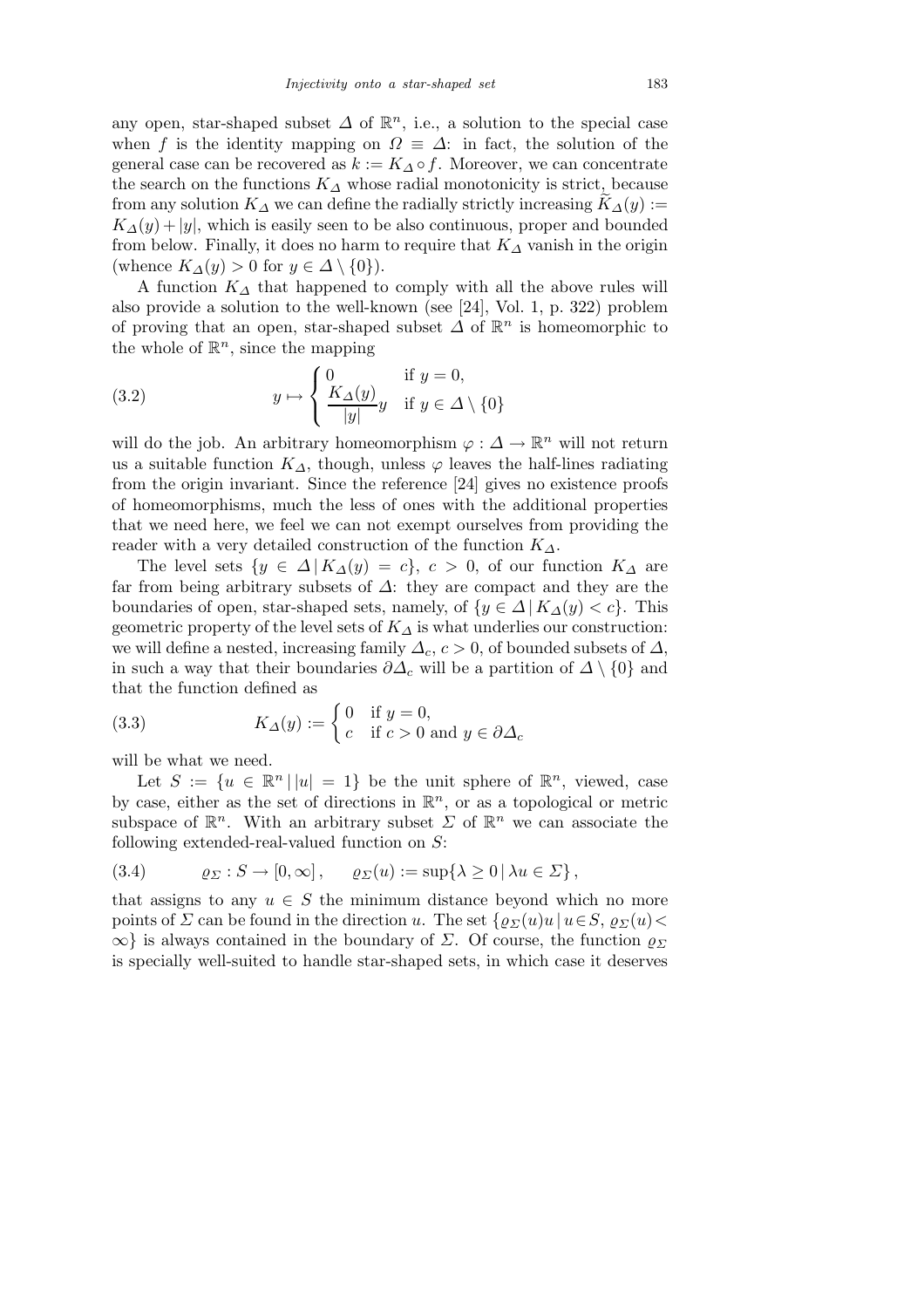the name of *radial function*.  $\Sigma$  is star-shaped if and only if  $\Sigma \supset {\lambda u | u \in S}$ ,  $0 \leq \lambda < \varrho_{\Sigma}(u)$ . Some relationships between topological properties of  $\Sigma$ and  $\rho_{\Sigma}$  are stated in the proposition below. We denote by int A the interior of a subset A of  $\mathbb{R}^n$  and talk of continuity or semicontinuity of  $\varrho_{\Sigma}$  in the extended-real-valued function sense.

PROPOSITION 3.1. Let  $\Sigma$  be a star-shaped subset of  $\mathbb{R}^n$  and let  $\overline{u} \in S$ . Then

1.  $\{\lambda \overline{u} \mid 0 < \lambda < \rho_{\Sigma}(\overline{u})\}$   $\subset$  int  $\Sigma$  *if and only if*  $\rho_{\Sigma}$  *is lower semicontinu*ous at  $\overline{u}$ ;

2.  $\{\lambda \overline{u} \mid \varrho_{\Sigma}(\overline{u}) < \lambda < \infty\} \subset \text{int}(\mathbb{R}^n \setminus \Sigma)$  if and only if  $\varrho_{\Sigma}$  is upper semicontinuous at  $\overline{u}$ ;

3.  $\{\lambda \overline{u} \mid 0 < \lambda = \varrho_{\Sigma}(\overline{u}) < \infty\} = \partial \Sigma \cap {\lambda \overline{u} \mid \lambda > 0}$  if and only if  $\varrho_{\Sigma}$  is  $continuous$  at  $\overline{u}$ .

Proof. Suppose  $\{\lambda \overline{u} \mid 0 < \lambda < \varrho_{\Sigma}(\overline{u})\}$   $\subset$  int  $\Sigma$ . If  $\varrho_{\Sigma}(\overline{u}) = 0$  it is obvious that  $\rho_{\Sigma}$  is lower semicontinuous at  $\overline{u}$ , because  $\rho_{\Sigma} \geq 0$ . If  $\rho_{\Sigma}(\overline{u}) > 0$ then let  $0 < M < \rho_{\Sigma}(\overline{u}) \leq \infty$ . Since  $M\overline{u} \in \Sigma$ , there exists  $\varepsilon > 0$  such that

(3.5) 
$$
\forall y \in \mathbb{R}^n \quad |y - M\overline{u}| < \varepsilon \Rightarrow y \in \Sigma \, .
$$

With the change of variable  $Mx = y$  we can write

(3.6) 
$$
\forall x \in \mathbb{R}^n \quad |x - \overline{u}| < \varepsilon/M \Rightarrow Mx \in \Sigma \,,
$$

whence, restricting to  $x = u \in S$  and recalling the definition of the radial function,

(3.7) 
$$
\forall u \in S \quad |u - \overline{u}| < \varepsilon/M \Rightarrow \varrho_{\Sigma}(u) \geq M,
$$

which shows that  $\rho_{\Sigma}$  is lower semicontinuous at  $\overline{u}$ .

Conversely, suppose that  $\rho_{\Sigma}$  is lower semicontinuous at  $\overline{u}$ . If  $\rho_{\Sigma}(\overline{u}) = 0$ then the inclusion  $\{\lambda \overline{u} \mid 0 < \lambda < \varrho_{\Sigma}(\overline{u})\} = \emptyset \subset \text{int } \Sigma$  is obvious. If  $\varrho_{\Sigma}(\overline{u}) >$ 0 then the function

(3.8) 
$$
x \mapsto \varrho_{\Sigma}(x/|x|) - |x|, \quad \mathbb{R}^n \setminus \{0\} \to \mathbb{R} \cup \{\infty\},
$$

is lower semicontinuous and takes the strictly positive value  $\rho_{\Sigma}(\overline{u}) - \lambda$  at any point of the form  $\lambda \overline{u}$  with  $0 < \lambda < \varrho_{\Sigma}(\overline{u})$ . Hence it is positive in a whole neighbourhood of each of these points. But, for  $x \neq 0$ ,  $\varrho_{\Sigma}(x/|x|) - |x| > 0$ implies  $x \in \Sigma$  because  $\Sigma$  is star-shaped. Hence the inclusion  $\{\lambda \overline{u} \mid 0 \le \lambda \le$  $\rho_{\Sigma}(\overline{u})\}\subset \text{int }\Sigma$  holds as desired.

Part 2 is analogous and part 3 is simply the conjunction of parts 1 and 2.

COROLLARY 3.2. For a star-shaped subset  $\Sigma$  of  $\mathbb{R}^n$ , the following two conditions are equivalent:

I.  $\Sigma$  is open;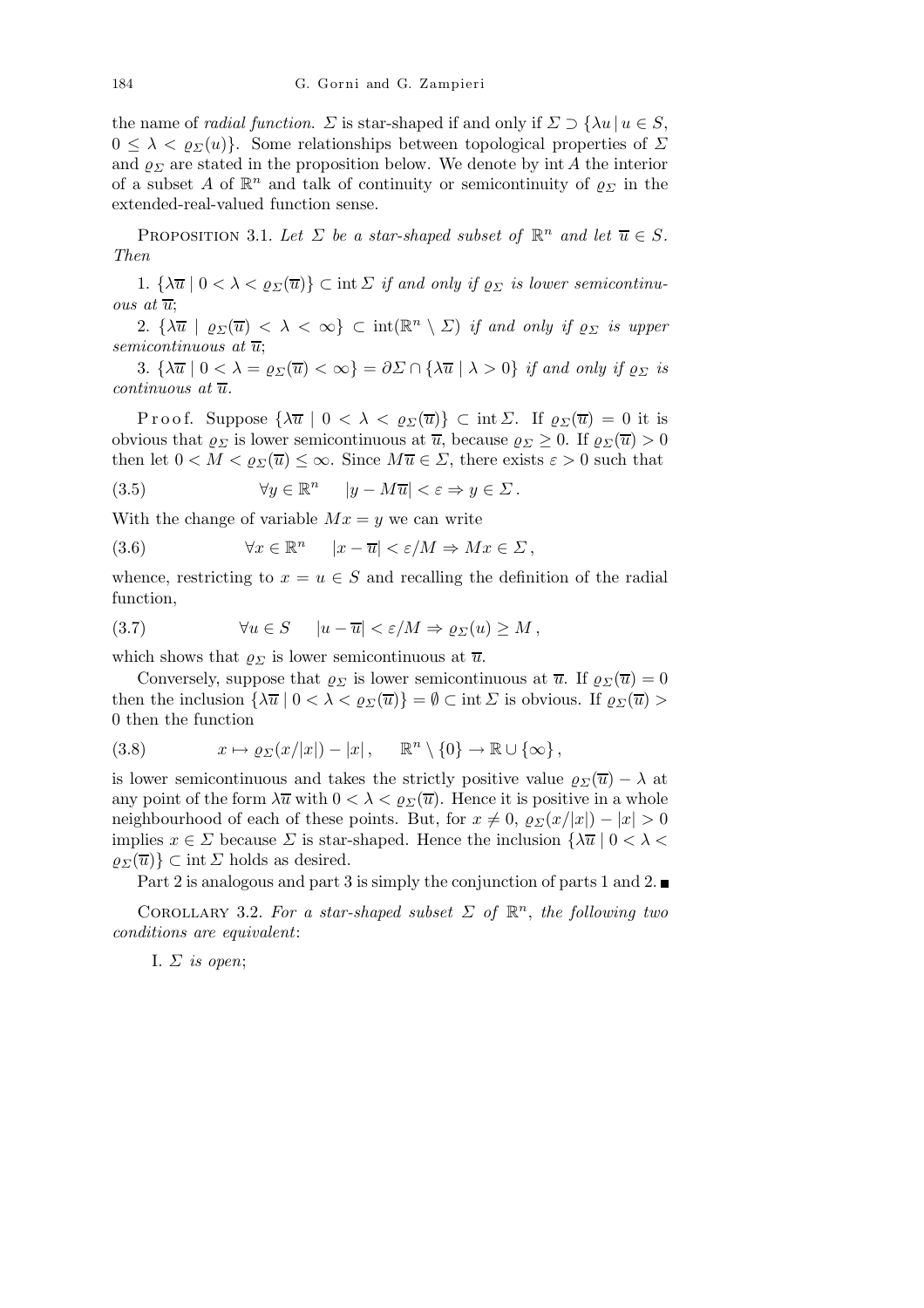II.  $\varrho_{\Sigma}$  is lower semicontinuous on S, inf  $\varrho_{\Sigma} > 0$  and  $\Sigma = {\lambda u \mid u \in \Sigma}$  $S, \lambda \in \mathbb{R}, 0 \leq \lambda < \varrho_{\Sigma}(u) \}.$ 

COROLLARY 3.3. For a star-shaped subset  $\Sigma$  of  $\mathbb{R}^n$ , the following two conditions are equivalent:

III.  $\partial \Sigma = {\varrho_{\Sigma}(u)u \mid u \in S, \ \varrho_{\Sigma}(u) < \infty};$ 

IV.  $\varrho_{\Sigma}$  is continuous (as an extended-real-valued function on S).

The radial function of an open, star-shaped set need not be continuous, as can be seen from the example  $\mathbb{R}^2 \setminus \{(\lambda,0) \mid \lambda \geq 1\}.$ 

Let us turn back to the open, star-shaped set  $\Delta$  where we started from. This is completely determined by its radial function  $\rho_{\Lambda}$ . It is just natural to expect that any other function defined on  $\Delta$  that only depends on the geometry of  $\Delta$  in its quality of star-shaped set will be best obtained by manipulating  $\varrho_{\Delta}$ .

A family  $\Delta_c$ ,  $c > 0$ , of star-shaped sets defines the function

(3.9) 
$$
\varrho: ]0,\infty[\times S \to [0,\infty], \quad \varrho(c,u) := \varrho_{\Delta_c}(u).
$$

If the sets  $\Delta_c$  are open, then they are contained in  $\Delta$  if and only if  $\varrho(c, u) \leq$  $\varrho_{\Delta}(u)$  for all c, u. The nesting  $\Delta_{c_1} \subset \Delta_{c_2}$  translates into the inequality  $\varrho(c_1, \cdot) \leq \varrho(c_2, \cdot)$  and a necessary condition for  $\partial \Delta_{c_1}$  to be disjoint from  $\partial \Delta_{c_2}$ is for the inequality to be strict, a condition that becomes sufficient if  $\rho(c, u)$ is continuous in  $u$  for every fixed  $c$ , because of Proposition 3.1. If we assume  $\rho(c, u)$  to be strictly increasing in c and continuous in u, then the boundaries  $\partial\Delta_c$  will cover  $\Delta\setminus\{0\}$  if and only if  $\varrho(\cdot, u)$  spans the whole interval  $]0, \varrho_{\Delta}(u)[$ , i.e., if it is continuous, inf  $\rho(\cdot, u) = 0$  and sup  $\rho(\cdot, u) = \rho_{\Delta}(u)$  for all fixed  $u \in S$ .

A function  $\rho(c, u)$  that fulfills all these wishes is easy to define under the additional hypothesis that  $\rho_{\Delta}$  be *continuous* and *bounded*. In fact, we may simply set

(3.10) 
$$
\varrho(c, u) := \frac{c}{c + 1} \varrho_{\Delta}(u) \quad \text{for } c > 0, u \in S.
$$

The function  $K_{\Delta}$  corresponding to this choice of  $\varrho$ , according to our program, is, outside the origin:

(3.11) 
$$
K_{\Delta}(y) = c \Leftrightarrow y \in \partial \Delta_c \Leftrightarrow (y = \varrho(c, u)u \text{ with } u \in S)
$$

$$
\Leftrightarrow |y| = \varrho(c, y/|y|) = \frac{c}{c+1} \varrho_{\Delta}(y/|y|)
$$

$$
\Leftrightarrow K_{\Delta}(y) = \frac{|y|}{\varrho_{\Delta}(y/|y|) - |y|}.
$$

It is easy to verify that this  $K_{\Delta}$  is indeed continuous, proper, nonnegative, vanishing at the origin and radially strictly increasing. When  $\Delta$  is convex, then this  $K_{\Delta}$  is also a convex function.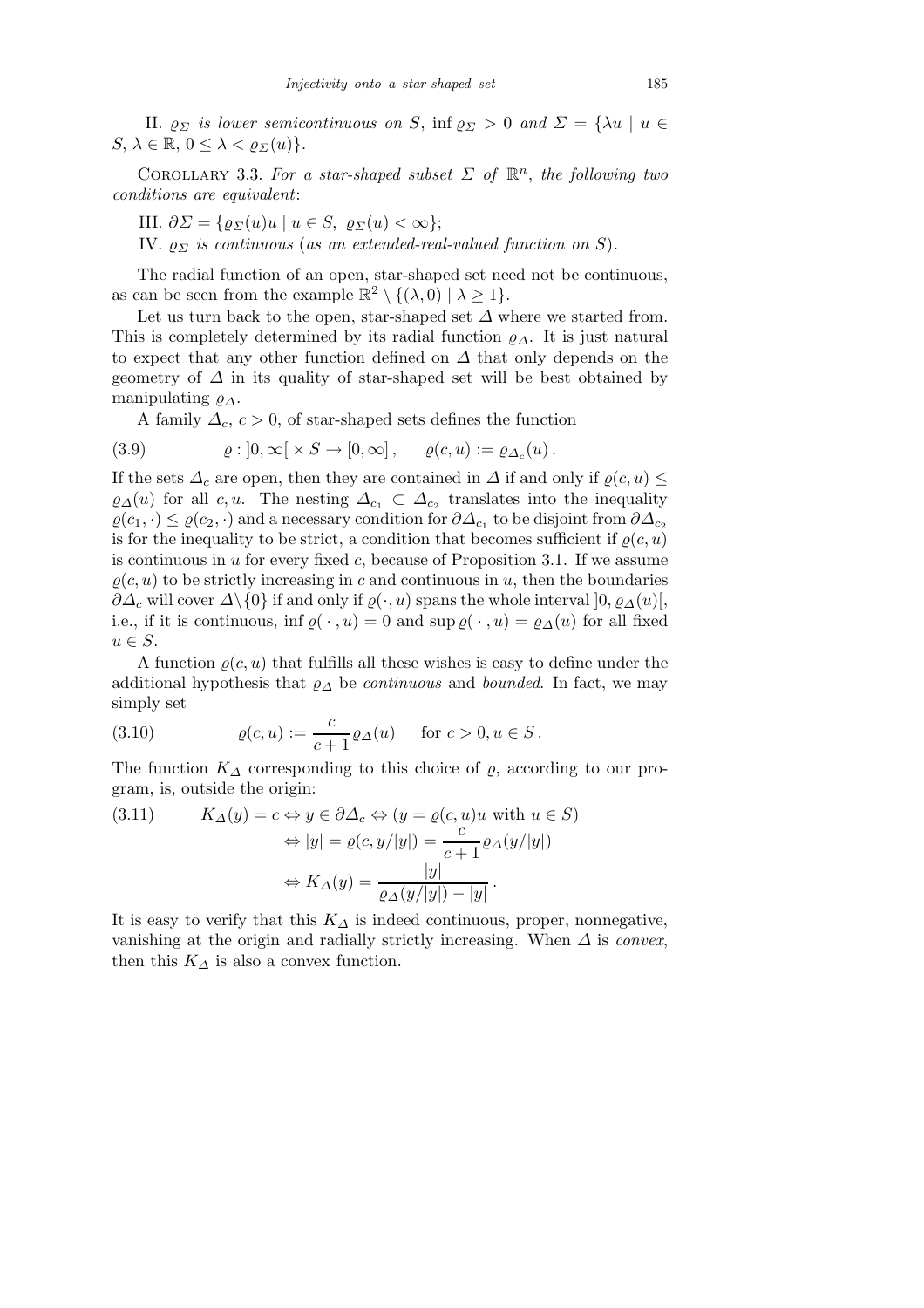The construction that we are going to provide for the general case when  $\varrho_{\Delta}$  is not assumed to be continuous and bounded is more elaborate but will have the side advantage of showing that more regularity can be asked of  $K_{\Delta}$ than simple continuity.

The function  $\tilde{\rho}$  defined as

(3.12) 
$$
\tilde{\varrho}: ]0, \infty[ \times S \to [0, \infty[, \quad \tilde{\varrho}(c, u) := \inf_{v \in S} (\varrho_{\Delta}(v) + c|u - v|),
$$

is nonnegative and finite because  $\varrho_{\Delta}$  is nonnegative and not identically  $\infty$ (this is the single spot where we use the assumption that  $\Delta \neq \mathbb{R}^n$ ). The following inequalities are immediate, taking into account that  $|u - v| \leq 2$ for  $u, v \in S$ :

(3.13) 
$$
0 < \inf \varrho_{\Delta} \leq \tilde{\varrho}(c, u) \leq \inf \varrho_{\Delta} + 2c < \infty,
$$

$$
\tilde{\varrho}(c, u) \leq \varrho_{\Delta}(u) \quad \text{for all } c > 0, u \in S.
$$

The function  $\tilde{\rho}$  can be described as the pointwise infimum of the family of functions  $(c, u) \mapsto \varrho_{\Delta}(v) + c|u - v|$ , indexed by those  $v \in S$  for which  $\varrho_{\Delta}(v) < \infty$ . Each function in the family is Lipschitz continuous with respect to c with constant 2, and it is also weakly increasing in c, for every fixed  $u \in$ S; with respect to u it is Lipschitz continuous with constant  $c$  (here S is seen as a metric subspace of  $\mathbb{R}^n$ ). These are the kind of properties that transfer without trouble to the pointwise infimum, if only it is finite, as is the case right here:

$$
(3.14) \quad |\tilde{\varrho}(c_1, u_1) - \tilde{\varrho}(c_2, u_2)| \le 2|c_1 - c_2| + \max\{c_1, c_2\}|u_1 - u_2|,
$$
  
 
$$
0 < c_1 < c_2 \Rightarrow \tilde{\varrho}(c_1, u) \le \tilde{\varrho}(c_2, u) \quad \text{for all } c_1, c_2 > 0, u, u_1, u_2 \in S.
$$

The function  $\tilde{\varrho}(c, \cdot)$  could be characterized as the largest Lipschitz function on S with constant c which is  $\leq \varrho_{\Delta}$ .

To prove the next property of  $\tilde{\varrho}$  we will need to exploit the fact that  $\Delta$ is open.

PROPOSITION 3.3.  $\sup_{c>0} \widetilde{\varrho}(c, u) = \lim_{c \to \infty} \widetilde{\varrho}(c, u) = \varrho_{\Delta}(u)$  for all  $u \in S$ .

P r o o f. Note that there would be no hope to prove the relationship if  $\Delta$ were not open, because the pointwise supremum of a family of continuous functions is necessarily lower semicontinuous. Now, given any  $\overline{u} \in S$  and  $M < \rho_{\Delta}(\overline{u})$  we can find an  $\varepsilon > 0$  such that

(3.15) 
$$
|v - \overline{u}| < \varepsilon \Rightarrow \varrho_{\Delta}(u) \ge M \quad \text{for any } v \in S.
$$

Then, for all  $v \in S$  we can write

(3.16) 
$$
\begin{aligned}\n|v - \overline{u}| &< \varepsilon \Rightarrow \varrho_{\Delta}(v) + c|v - \overline{u}| \ge M, \\
|v - \overline{u}| &\ge \varepsilon \Rightarrow \varrho_{\Delta}(v) + c|v - \overline{u}| \ge c\varepsilon,\n\end{aligned}
$$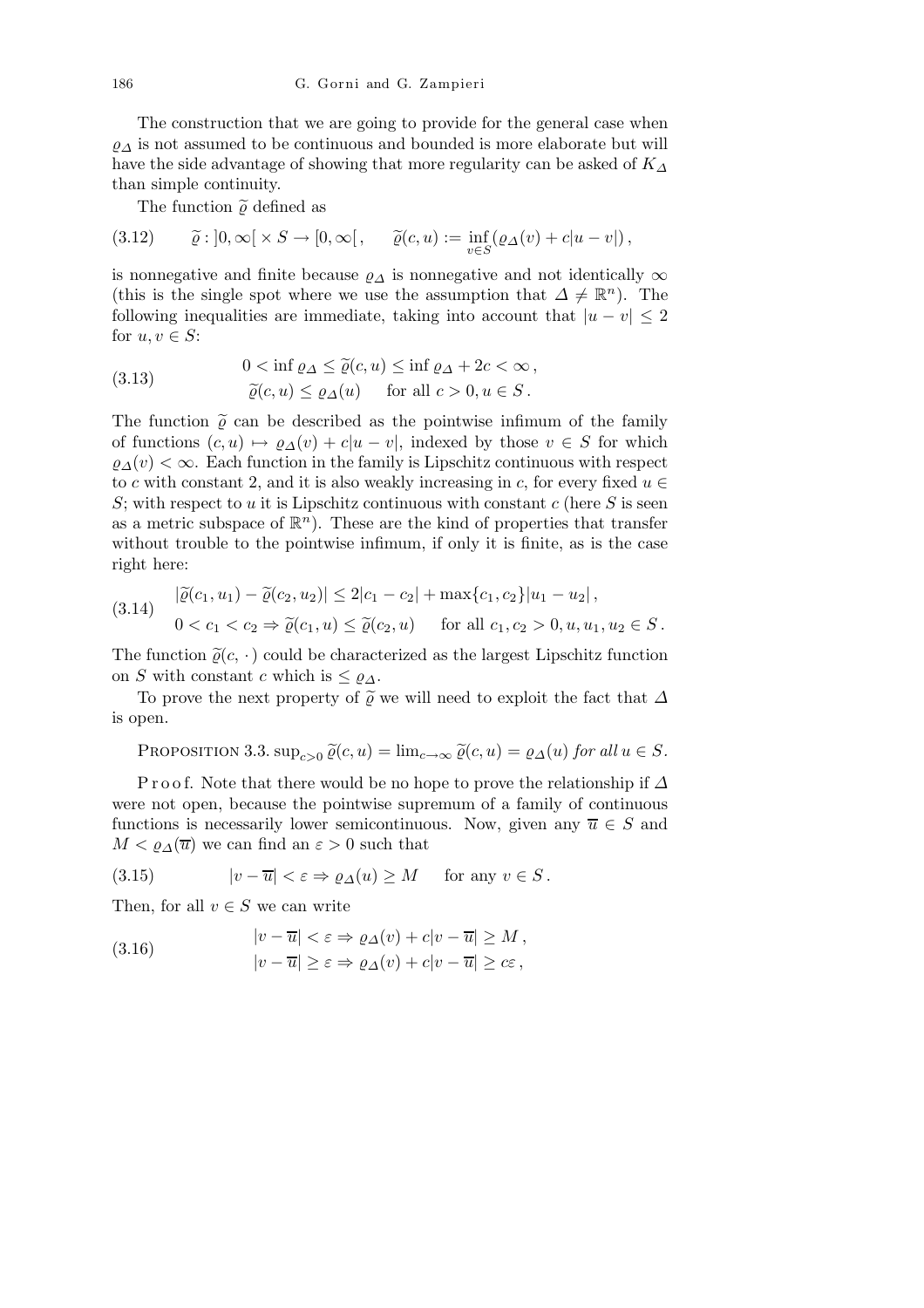so that

(3.17) 
$$
\widetilde{\varrho}(c,\overline{u}) = \inf_{v \in S} (\varrho_{\Delta}(v) + c|v - \overline{u}|) \geq M \quad \text{for } c \geq M/\varepsilon,
$$

which concludes the proof.  $\blacksquare$ 

The function  $\tilde{\varrho}$  is not yet exactly what we wanted, because as a function of  $c$  for fixed  $u$  it is not strictly increasing (it is constant, for example, at the minimum points of  $\varrho_{\Delta}$ ) and its infimum is inf  $\varrho_{\Delta}$ , which is > 0:

(3.18) 
$$
\inf \varrho_{\Delta} \leq \inf_{c>0} \widetilde{\varrho}(c,u) = \lim_{c \searrow 0} \widetilde{\varrho}(c,u) \leq \lim_{c \searrow 0} (\inf \varrho_{\Delta} + 2c) = \inf \varrho_{\Delta}.
$$

These drawbacks can be easily corrected, however, by adding a suitable continuous and strictly increasing function of c that spans  $]-$  inf  $\varrho_{\Delta}$ , 0[ for  $c > 0$ . Our particular choice is

(3.19) 
$$
\varrho: ]0,\infty[ \to \mathbb{R}, \quad \varrho(c,u) := \widetilde{\varrho}(c,u) - \frac{\inf \varrho_{\Delta}}{1+c}.
$$

For each u the function  $\varrho(\cdot, u)$  now spans  $[0, \varrho_A(u)]$  and not only it is strictly increasing but

$$
(3.20) \quad 0 < c_1 < c_2 \Rightarrow \varrho(c_2, u) - \varrho(c_1, u) \ge \left( -\frac{1}{1 + c_2} + \frac{1}{1 + c_1} \right) \inf \varrho_{\Delta}
$$
\n
$$
\ge \frac{\inf \varrho_{\Delta}}{(1 + c_2)^2} |c_2 - c_1|.
$$

Since the function  $c \mapsto -(\inf \varrho_{\Delta})/(1+c)$  is Lipschitz continuous with constant inf  $\varrho_{\Delta}$  for  $c > 0$ , the first of the formulas (3.14) becomes

(3.21) 
$$
|\varrho(c_1, u_1) - \varrho(c_2, u_2)| \le (2 + \inf \varrho_\Delta)|c_1 - c_2| + \max\{c_1, c_2\}|u_1 - u_2|
$$
  
for all  $c_1, c_2 > 0, u_1, u_2 \in S$ .

For any  $c > 0$  the set  $\Delta_c := {\lambda u \mid u \in S, 0 \leq \lambda < \varrho(c, u)}$  is open, star-shaped and bounded and the boundaries  $\partial \Delta_c = \{ \varrho(c, u)u \mid u \in S \}$  are a partition of  $\Delta \setminus \{0\}$ . We can indeed define  $K_{\Delta}$  as in our program:

(3.22) 
$$
K_{\Delta}(0) := 0,
$$

$$
K_{\Delta}(y) = c \Leftrightarrow y \in \partial \Delta_c \Leftrightarrow (y = \varrho(c, u)u \text{ with } u \in S)
$$

$$
\Leftrightarrow |y| = \varrho(c, y/|y|) \quad \text{if } y \in \Delta \setminus \{0\}.
$$

Since

(3.23) 
$$
\varrho(c, u) = \tilde{\varrho}(c, u) - \frac{\inf \varrho_{\Delta}}{1 + c} \begin{cases} \frac{\partial \varrho_{\Delta}}{1 + c} = \frac{c}{1 + c} \inf \varrho_{\Delta}, \\ \frac{\partial \varrho_{\Delta}}{1 + c} = \frac{\inf \varrho_{\Delta}}{1 + c} \leq (2 + \inf \varrho_{\Delta})c, \end{cases}
$$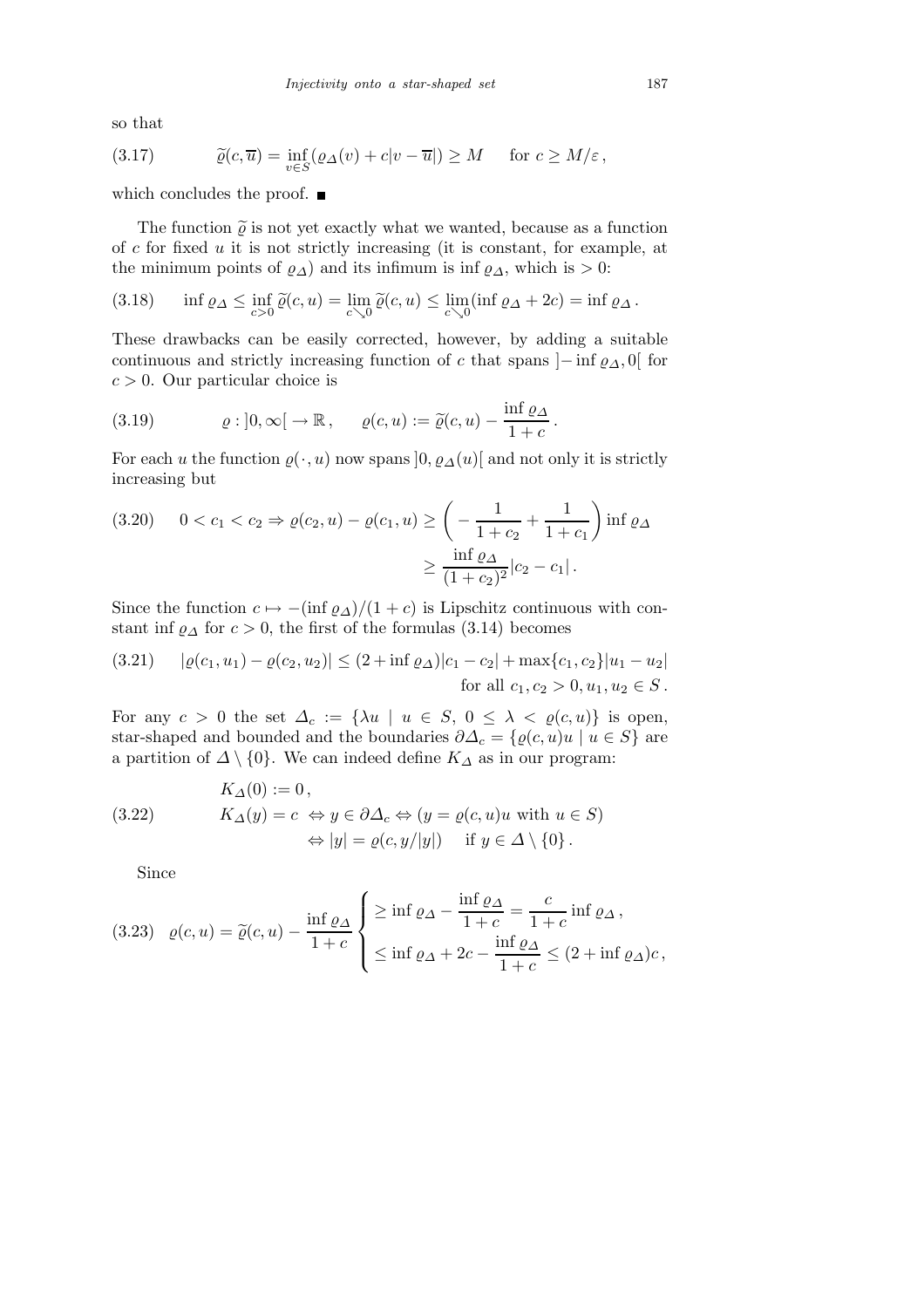we have

(3.24) 
$$
K_{\Delta}(y) \begin{cases} \leq \frac{|y|}{\inf \varrho_{\Delta} - |y|} & \text{if } y \in \Delta, 0 < |y| < \inf \varrho_{\Delta}, \\ \geq \frac{|y|}{2 + \inf \varrho_{\Delta}} & \text{if } y \in \Delta, \end{cases}
$$

which shows in particular that  $K_{\Delta}$  is continuous at  $y = 0$ . As for the continuity elsewhere, we can write the inequality, for  $y, y' \in \Delta_{c_0} \setminus \{0\},\$  $K_{\Delta}(y) = c < c_0, K_{\Delta}(y') = c' < c_0,$ 

(3.25) 
$$
|y - y'| \ge ||y| - |y'|| = \left| \widetilde{\varrho} \left( c, \frac{y}{|y|} \right) - \widetilde{\varrho} \left( c', \frac{y'}{|y'|} \right) \right|
$$

$$
\ge \left| \widetilde{\varrho} \left( c, \frac{y}{|y|} \right) - \widetilde{\varrho} \left( c', \frac{y}{|y|} \right) \right| - \left| \widetilde{\varrho} \left( c', \frac{y}{|y|} \right) - \widetilde{\varrho} \left( c', \frac{y'}{|y'|} \right) \right|
$$

$$
\ge \frac{\inf \varrho \Delta}{(1 + c_0)^2} |c - c'| - c' \left| \frac{y}{|y|} - \frac{y'}{|y'|} \right|,
$$

whence

$$
(3.26) \qquad |K_{\Delta}(y) - K_{\Delta}(y')| = |c - c'| \le \frac{(1 + c_0)^2}{\inf \varrho_{\Delta}} \left( |y - y'| + c' \left| \frac{y}{|y|} - \frac{y'}{|y'|} \right| \right).
$$

But

(3.27) 
$$
\left| \frac{y}{|y|} - \frac{y'}{|y'|} \right| \le \left| \frac{y}{|y|} - \frac{y}{|y'|} \right| + \left| \frac{y}{|y'|} - \frac{y'}{|y'|} \right|
$$

$$
= \frac{||y'| - |y||}{|y'|} + \frac{|y - y'|}{|y'|} \le \frac{2}{|y'|} |y - y'|,
$$

and, from (3.24),

$$
(3.28) \quad \frac{c'}{|y'|} = \frac{K_{\Delta}(y')}{|y'|}
$$
\n
$$
\leq \begin{cases} \frac{2c_0}{\inf \varrho_{\Delta}} & \text{if } y' \in \Delta_{c_0}, |y'| \geq \inf \varrho_{\Delta}/2, \\ \frac{1}{\inf \varrho_{\Delta} - |y'|} \leq \frac{2}{\inf \varrho_{\Delta}} & \text{if } y' \in \Delta_{c_0}, 0 < |y_0| < \inf \varrho_{\Delta}/2, \end{cases}
$$

so that

(3.29) 
$$
c'\left|\frac{y}{|y|} - \frac{y'}{|y'|}\right| \le \frac{2c'}{|y'|} |y - y'| \le \frac{4(1 + c_0)}{\inf \varrho_{\Delta}} |y - y'|,
$$

and  $K_{\Delta}$  is Lipschitz continuous on  $\Delta_{c_0}$  (the origin is recovered by continuity):

.

(3.30) 
$$
|K_{\Delta}(y) - K_{\Delta}(y')| \le \frac{4(1+c_0)^2(4+4c_0+\inf \varrho_{\Delta})}{(\inf \varrho_{\Delta})^2}|y-y'|
$$
  
for all  $y, y' \in \Delta_{c_0}$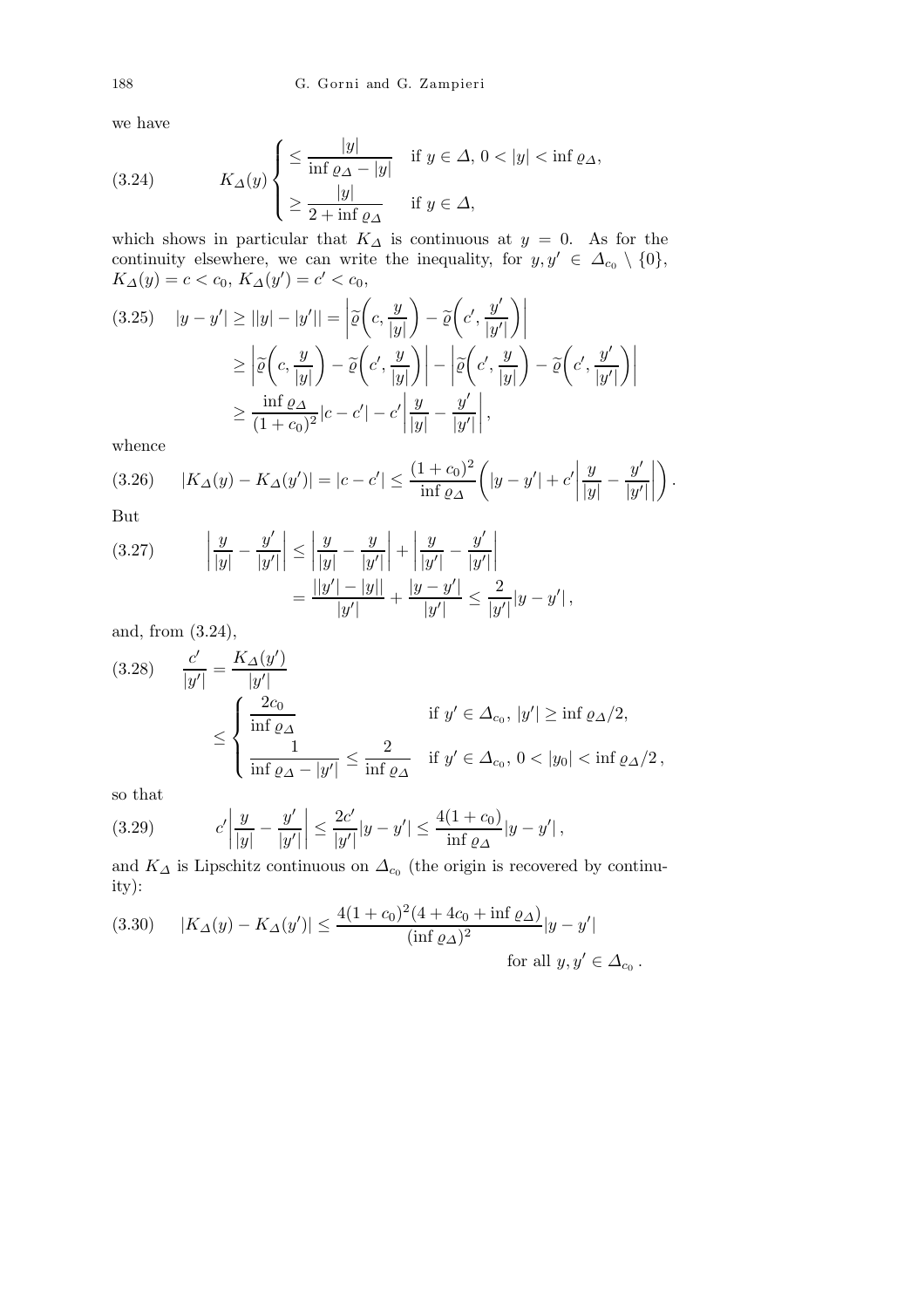Since the sets  $\Delta_c$  invade  $\Delta$ , we can say that  $K_{\Delta}$  is Lipschitz continuous on compact subsets of  $\Delta$ ; in particular, it is locally Lipschitz continuous.

The last thing to verify is that  $K_{\Delta}$  is a proper map: this is easy because the set

$$
K_{\Delta}^{-1}([0, c]) = \{0\} \cup \{y \in \Delta \setminus \{0\} \mid |y| \le \varrho(c, y/|y|)\}
$$
  
=  $\{\lambda u \mid u \in S, 0 \le \lambda \le \varrho(c, u)\} = \Delta_c \cup \partial \Delta_c$ 

is closed and bounded in  $\mathbb{R}^n$  for any  $c > 0$ .

One may wonder whether  $K_{\Delta}$  can be made  $C^{\infty}$  differentiable. This is indeed the case: it suffices to discretize the parameter c of the function  $\rho(c, u)$ to integer values  $n \in \mathbb{N}$ , then to approximate each  $\varrho(n, \cdot) : S \to \mathbb{R}$  by a  $C^{\infty}$  function by using the Stone–Weierstraß theorem, only taking care of retaining the strict monotonicity and the value of the limit as  $c = n \rightarrow \infty$ , and finally to restore the real value to c by some kind of  $C^{\infty}$  interpolation between the regularized  $c$ -discretized functions. More pictorially, this amounts to smoothing out the boundaries of the sets  $\Delta_n$  and then interpolating between each consecutive pair. We will not provide the details of the construction here.

## 4. Results for smoother transformations

Proof of Proposition 1.2. Suppose that equation  $(1.2)$  holds. Let  $v \in \mathbb{R}^n$  and g be a local inverse of f whose domain intersects the half-line  ${y_0 + tv | t \ge 0}$ . We want to prove that the function  $t \mapsto k(q(y_0 + tv))$  is locally weakly increasing for the  $t \geq 0$  where it is defined. The case  $v = 0$ is trivial and we can suppose  $v \neq 0$ . Moreover, since  $t \mapsto k(g(y_0 + tv))$  is continuous and defined on an open subset of  $\mathbb{R}$ , it will be pointwise weakly increasing for  $t \geq 0$  if and only if it is for  $t > 0$ . Now, for  $t_0 > 0$  we have  $g(y_0 + t_0 v) \neq x_0$ , so that k is differentiable at  $x_1 := g(y_0 + t_0 v)$  and we can compute

(4.1) 
$$
\frac{d}{dt}k(g(y_0 + tv))\Big|_{t=t_0} = k'(x_1)g'(x_1)v = k'(x_1)f'(x_1)^{-1}v
$$

$$
= k'(x_1)f'(x_1)^{-1}\frac{f(x_1) - f(x_0)}{t_0} \quad \text{for } t_0 > 0.
$$

Comparison with formula (1.2) shows that this derivative is nonnegative, and the function  $t\mapsto k(q(y_0+tv))$  is indeed locally weakly increasing for  $t\geq 0$ .

Conversely, suppose that  $t \mapsto k(g(y_0 + tv))$  is weakly increasing for  $t \ge 0$ for any choice of v and g. Let  $x \in \Omega \setminus \{x_0\}$ , U be a neighbourhood of  $x_0$ where f is one-to-one and let  $g := (f|_U)^{-1}$ . Let also  $v := f(x) - y_0$ . Since the function  $t \mapsto k(g(y_0 + tv))$  is defined and weakly increasing at  $t = 1$ , the derivative must be nonnegative, that is to say,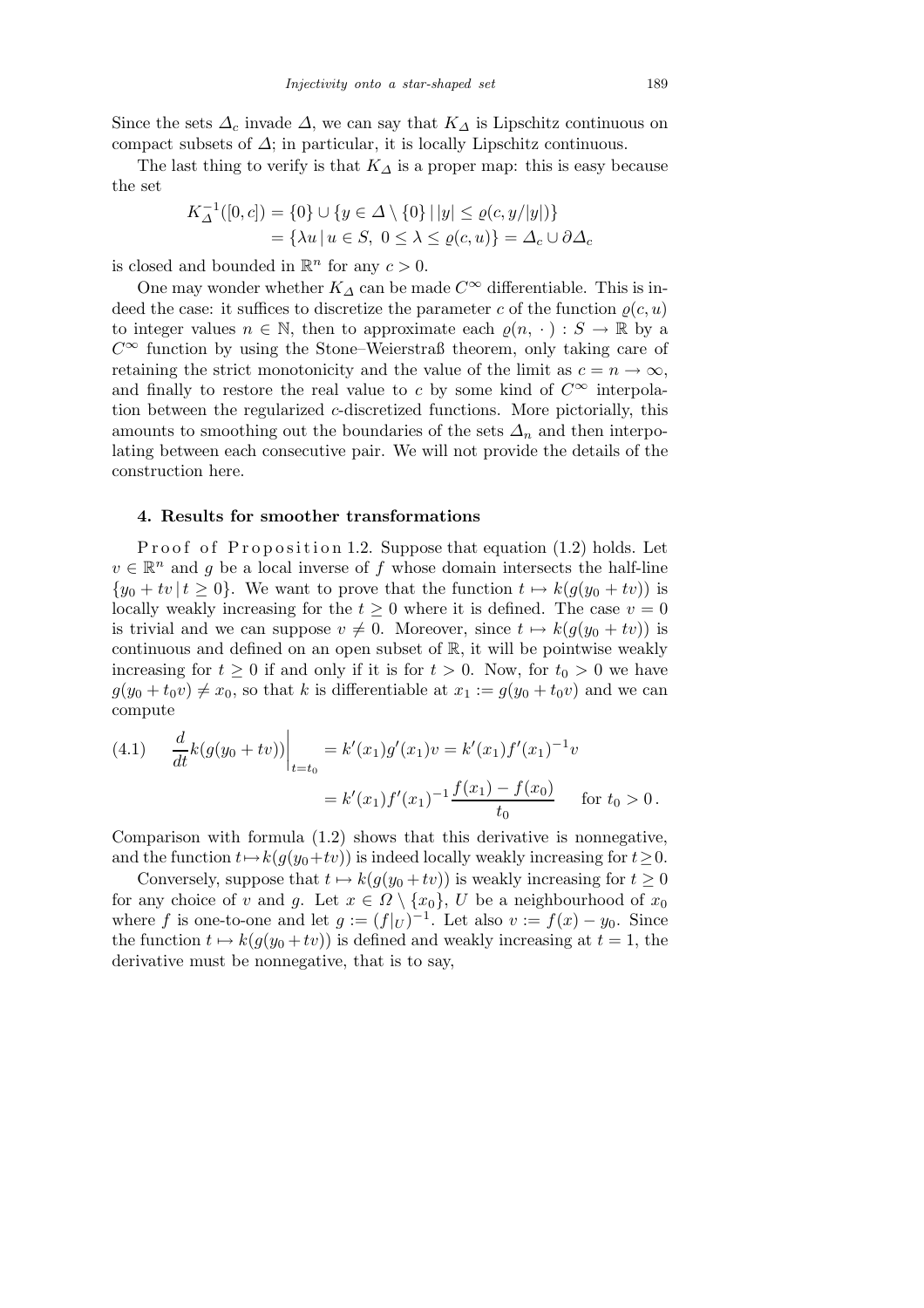190 G. Gorni and G. Zampieri

(4.2) 
$$
0 \le k'(g(y_0 + v))f'(g(y_0 + v))^{-1} \frac{f(g(y_0 + v)) - f(x_0)}{1}
$$

$$
= k'(x)f'(x)^{-1}(f(x) - f(x_0)),
$$

which is precisely equation  $(1.2)$ .

Proof of Proposition 1.3. It is obvious that the function  $k(x) :=$  $1/(r_0 - |x - x_0|)$  is continuous, proper and bounded from below on  $B_{r_0}(x_0)$ . It is also differentiable outside  $x_0$  and its differential  $k'(x)$  applied to the vector  $v \in \mathbb{R}^n$  is

(4.3) 
$$
k'(x)v = \frac{1}{(r_0 - |x - x_0|)^2} \frac{x - x_0}{|x - x_0|} \cdot v.
$$

To conclude we only have to substitute  $f'(x)^{-1}(f(x) - f(x_0))$  for v and apply Proposition 1.2 and Theorem 1.1.

EXAMPLE 4.1. A bilipschitz homeomorphism of the plane  $\mathbb{R}^2$  onto itself that leaves the origin fixed but maps no ball centred at the origin onto a star-shaped set is not hard to describe. (In the following arguments, "starshapedness" will be always understood with respect to the origin.) The balls will first be elongated by a linear transformation  $g$ :

(4.4) 
$$
g(x_1, x_2) := (x_1, cx_2) \quad \text{for } (x_1, x_2) \in \mathbb{R}^2, \text{ with } c = e^{\pi/2},
$$

and then twisted around by a second mapping  $h$  into a non-star-shaped set. This h is best written in polar coordinates:

$$
(4.5) \qquad \qquad (\varrho, \theta) \mapsto (\varrho, \theta - \ln \varrho) \, .
$$

Figure 1 shows the effect of the composition  $f := h \circ g$ , which is a bilipschitz homeomorphism of the plane onto itself, on a few of the balls  $B_r$ . Indeed, these images appear not to be star-shaped and it is not difficult to prove it analytically.

It is interesting to note that the mappings  $g, h, f$  that we have described are special cases of the homeomorphisms that are used to classify the flows of linear ordinary differential equations up to topological equivalence. For example, h transforms the solutions of the two-dimensional diagonal system

(4.6) 
$$
\begin{pmatrix} \dot{x}_1 \\ \dot{x}_2 \end{pmatrix} = \begin{pmatrix} 1 & 0 \\ 0 & 1 \end{pmatrix} \begin{pmatrix} x_1 \\ x_2 \end{pmatrix}
$$

into the solutions of

(4.7) 
$$
\begin{pmatrix} \dot{x}_1 \\ \dot{x}_2 \end{pmatrix} = \begin{pmatrix} 1 & 1 \\ -1 & 1 \end{pmatrix} \begin{pmatrix} x_1 \\ x_2 \end{pmatrix}.
$$

See, e.g., [2], Ch. 3, §§21–22.

The following three propositions are variants of invertibility criteria found in [26], [10] and [27]. The original results are not contained in the ones below because more smoothness is asked of the function  $k$  here, but this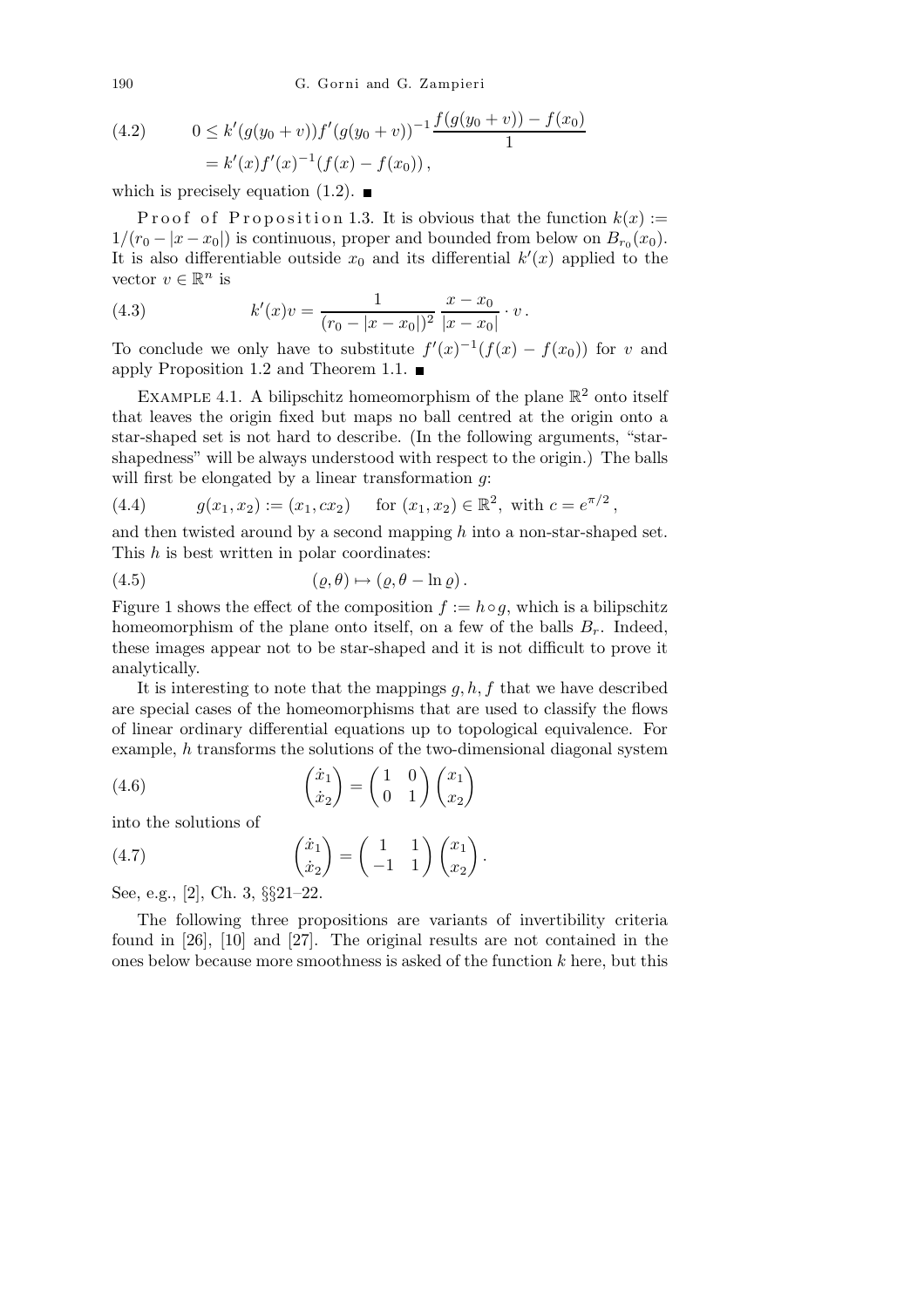

Fig. 1

is only to avoid some uninteresting formal complications in the statement and in the proof. Moreover, everything here is finite-dimensional. However, Propositions 4.3 and 4.4 do generalize the old results in that the  $\omega$ 's, that here are functions, used to be constants in [27].

PROPOSITION 4.2. Let  $\Omega$  be a nonempty, open and connected subset of  $\mathbb{R}^n$ ,  $f: \Omega \to \mathbb{R}^n$  be a local  $C^1$  diffeomorphism and  $k: \Omega \to \mathbb{R}$  be a  $C^1$ function. Suppose that the set  $C := \{x \in \Omega \mid k(x) \leq c\}$ , for a given constant  $c \in \mathbb{R}$ , is compact and connected and that there exists  $x_0 \in C$  such that

(4.8)  $k'(x)f'(x)^{-1}(f(x) - f(x_0)) > 0$  for all  $x \in \Omega$  such that  $k(x) = c$ .

Then f is one-to-one on C and  $f(C)$  is star-shaped with respect to  $f(x_0)$ .

P r o o f. Inequality (4.8) implies in particular that  $k'(x) \neq 0$  for all x such that  $k(x) = c$  and that  $k(x_0) \neq c$ . Then the set  $\{x \in \Omega \, | \, k(x) < c\}$ contains  $x_0$  and its boundary is the  $C^1$  manifold  $\{x \in \Omega \mid k(x) = c\}.$ 

We are going to verify that condition (b) of Proposition 2.7 holds. Let  $v \in \mathbb{R}$  be an arbitrary vector and consider the path  $\gamma_{x_0,v}$ . Proposition 2.1 assures us that the path will eventually leave the compact set C. Let  $\overline{t} > 0$  be the instant when the trajectory first hits the boundary  $\partial C$ , at  $\overline{x} = \gamma_{x_0,v}(\overline{t})$ . The derivative of k along  $\gamma_{x_0,v}$  at  $\bar{t}$  is positive by assumption (4.8):

(4.9) 
$$
\frac{d}{dt}k(\gamma_{x_0,v}(t))\bigg|_{t=\overline{t}} = k'(\overline{x})f'(\overline{x})^{-1}(f(\overline{x})-f(x_0)) > 0.
$$

Hence  $k(\gamma_{x_0,v}(t)) > c$  for any time t slightly later than  $\overline{t}$ . Actually, at no later time can the value of  $k$  return to  $c$ , because at the earliest time  $\tilde{t}$  the path happened to hit again the boundary  $\partial C$ , the value c ought to be approached from above, which is incompatible with the derivative condition (4.8). This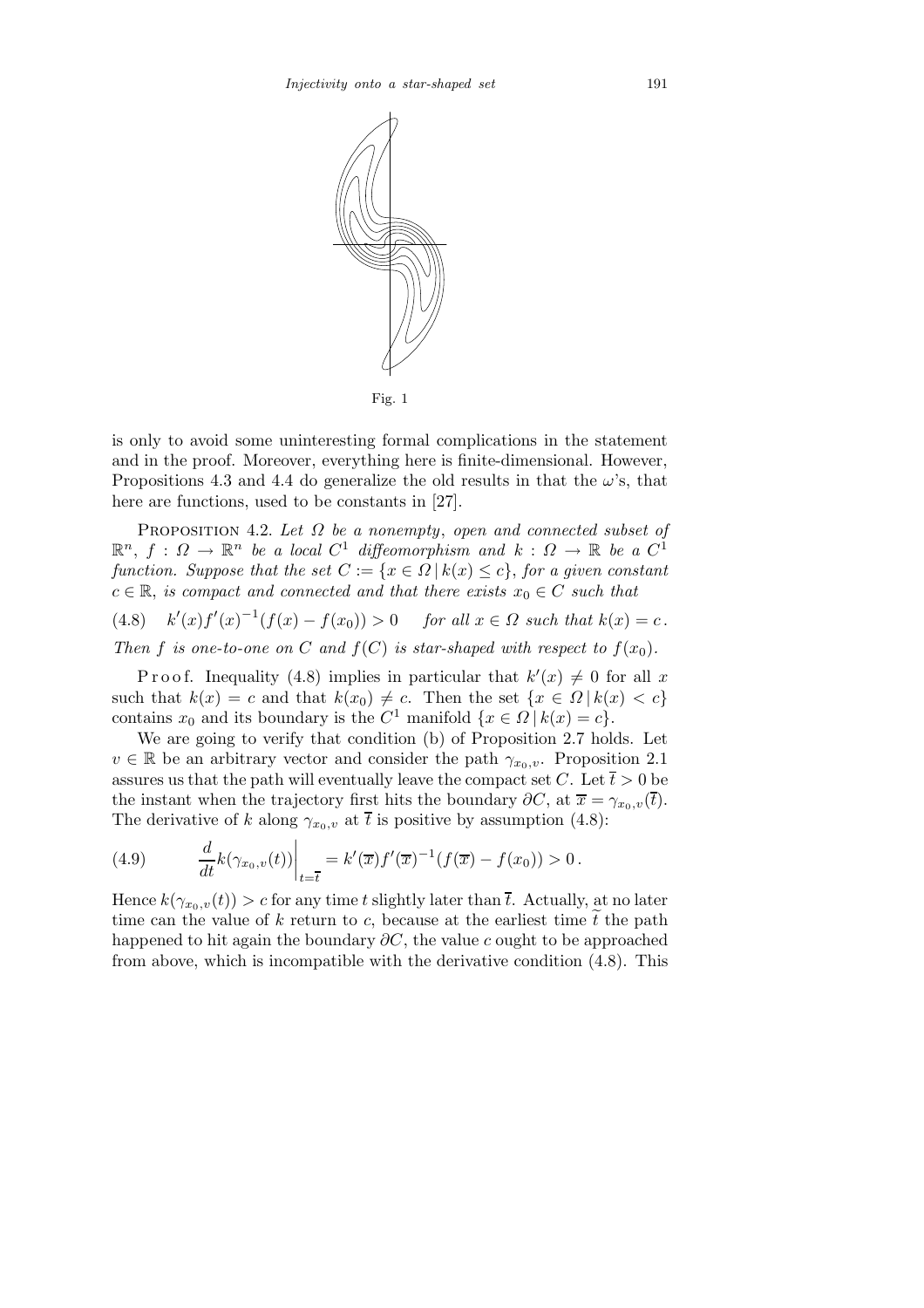shows that  $\gamma_{x_0,v}^{-1}(C) \cap [0,\infty[$  is a (compact) interval containing 0. The reasoning is perfectly symmetrical for the negative times.

PROPOSITION 4.3. Let  $\Omega$  be a nonempty, open and connected subset of  $\mathbb{R}^n$ ,  $f: \Omega \to \mathbb{R}^n$  be a local  $C^1$  diffeomorphism. Suppose that there exist a proper, bounded below  $C^1$  function  $k: \Omega \to \mathbb{R}$ , a locally integrable function  $\omega : [0, \infty] \to [0, \infty]$  and a point  $x_0 \in \Omega$  such that

 $(4.10)$  $\mathcal{L}(x) f'(x)^{-1}(f(x) - f(x_0)) \geq -\omega(|f(x) - f(x_0)|)$  for all  $x \in \Omega$ .

Then f is one-to-one on  $\Omega$  and  $f(\Omega)$  is star-shaped with respect to  $f(x_0)$ .

Proof. Let us verify that condition  $(b)'$  of Remark 2.12 holds for the following function:

(4.11) 
$$
\widetilde{k}(x) := k(x) + \int_{1}^{|f(x) - y_0|} \frac{\omega(s)}{s} ds
$$
  
for the  $x \in \Omega$  such that  $f(x) \neq y_0$ ,

where  $y_0 := f(x_0)$ . It is easily checked that  $\widetilde{k}$  is continuous. The set

(4.12) 
$$
\{x \in \Omega \mid \widetilde{k}(x) \le a, \ |f(x) - y_0| \ge \varepsilon\}
$$

is compact because it is a closed subset of the compact set

(4.13) 
$$
\left\{x \in \Omega \middle| \inf k \leq k(x) \leq a - \int_{1}^{\varepsilon} \frac{\omega(s)}{s} ds \right\}.
$$

Let g be a local inverse of f whose domain intersects the half-line  $\{y_0 + tv\}$  $t > 0$ } for a given vector  $v \in \mathbb{R}^n \setminus \{0\}$ . Then the function

$$
(4.14) \t t \mapsto \widetilde{k}(g(y_0 + tv))
$$

is absolutely continuous and its derivative is

(4.15) 
$$
k'(g(y_0 + tv))f'(g(y_0 + tv))^{-1}v + \frac{\omega(t|v|)}{t|v|}|v|
$$

$$
= k'(g(y_0 + tv))f'(g(y_0 + tv))^{-1}(f(g(y_0 + tv)) - y_0) \cdot \frac{1}{t}
$$

$$
+ \omega(|f(g(y_0 + tv)) - y_0|) \cdot \frac{1}{t} \ge 0
$$

for almost every  $t > 0$  where it is defined. Hence it is pointwise weakly increasing on its (open) domain and we are done.

PROPOSITION 4.4. Let  $\Omega$  be a nonempty, open and connected subset of  $\mathbb{R}^n$ , and  $f: \Omega \to \mathbb{R}^n$  be a local  $C^1$  diffeomorphism. Then the following two conditions are equivalent: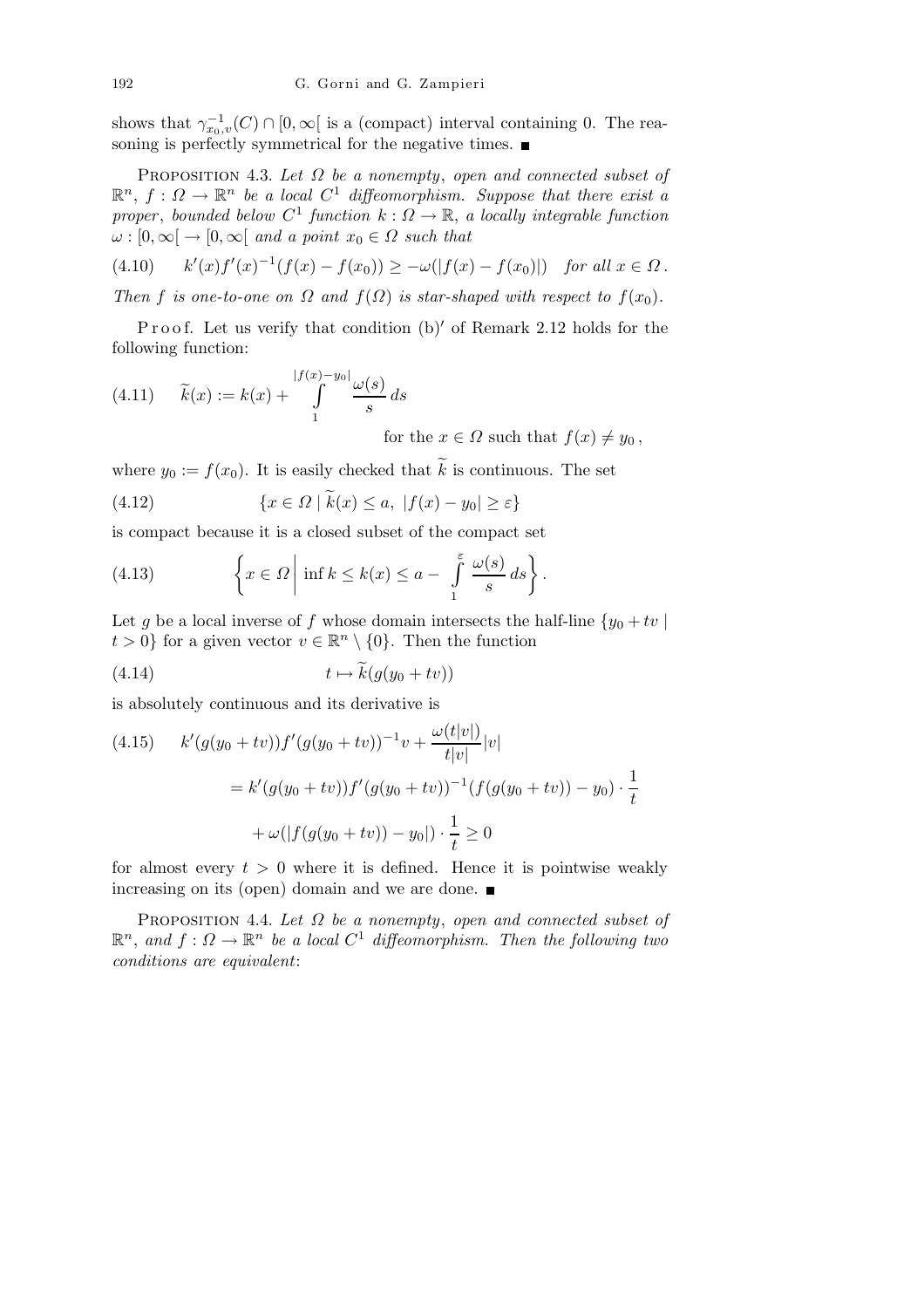(a) f is one-to-one and  $f(\Omega) = \mathbb{R}^n$ ;

(b) there exist a proper  $C^1$  function  $k: \Omega \to \mathbb{R}$  bounded from below, a locally integrable function  $\omega : [0, \infty) \to [0, \infty)$  and a point  $x_0 \in \Omega$  such that

$$
(4.16) \t k'(x)f'(x)^{-1}(f(x) - f(x_0)) \le \omega(|f(x) - f(x_0)|) \t \text{ for all } x \in \Omega.
$$

P r o o f. If (a) holds, then we can set  $x_0 \in \Omega$  arbitrary,  $k(x) := |f(x)$  $f(x_0)|^2$ ,  $\omega(r) := 2r^2$ . For the converse, we are going to build a function  $\varphi$  so that Proposition 2.9 can be applied. As usual,  $y_0$  will denote  $f(x_0)$ .

Let  $\varepsilon > 0$  be the radius of a closed ball centred at  $x_0$  and contained in A and let  $\delta > 0$  be such that  $B_{\delta}(y_0) \subset f(B_{\varepsilon}(x_0))$ . In particular, f is one-to-one on  $B_{\varepsilon}(x_0)$ . Define

(4.17) 
$$
\varphi_0(r) := \sup\{k(x) \mid |x - x_0| \le \varepsilon, |f(x) - y_0| \le r\}
$$
 for  $r \ge 0$ .

It is obvious that this  $\varphi_0$  is continuous and weakly increasing and that

(4.18) 
$$
k(x) \leq \varphi_0(|f(x) - y_0|) \quad \text{for } x \in B_{\varepsilon}(x_0).
$$

Let now  $x \in \mathcal{A} \setminus B_{\varepsilon}(x_0)$  and let  $\gamma := \gamma_{x_0,f(x)-y_0}$ . We have

(4.19) 
$$
\gamma(t) \in B_{\varepsilon}(x_0), \qquad f(\gamma(t)) = y_0 + t(f(x) - y_0) \in B_{\delta}(y_0)
$$
  
whenever  $|t| \le \frac{\delta}{|f(x) - y_0|} =: t_0.$ 

We can write

$$
(4.20) \quad k(x) = k(\gamma(1)) = k(\gamma(t_0)) + (k(\gamma(1)) - k(\gamma(t_0)))
$$
\n
$$
= k(\gamma(t_0)) + \int_{t_0}^1 \frac{d}{dt}k(\gamma(t)) dt
$$
\n
$$
= k(\gamma(t_0)) + \int_{t_0}^1 k'(\gamma(t))f'(\gamma(t))^{-1}(f(x) - y_0) dt
$$
\n
$$
= k(\gamma(t_0)) + \int_{t_0}^1 k'(\gamma(t))f'(\gamma(t))^{-1}(f(\gamma(t)) - y_0) \frac{1}{t} dt
$$
\n
$$
\leq \varphi_0(\delta) + \int_{t_0}^1 \omega(|f(\gamma(t)) - y_0|) \frac{1}{t} dt
$$
\n
$$
= \varphi_0(\delta) + \int_{\delta}^1 \omega(t|f(x) - y_0|) \frac{1}{t} dt
$$
\n
$$
= \varphi_0(\delta) + \int_{\delta}^1 (f(x) - y_0) \frac{1}{t} dt
$$
\n
$$
= \varphi_0(\delta) + \int_{\delta}^1 \frac{d\varphi(s)}{s} ds.
$$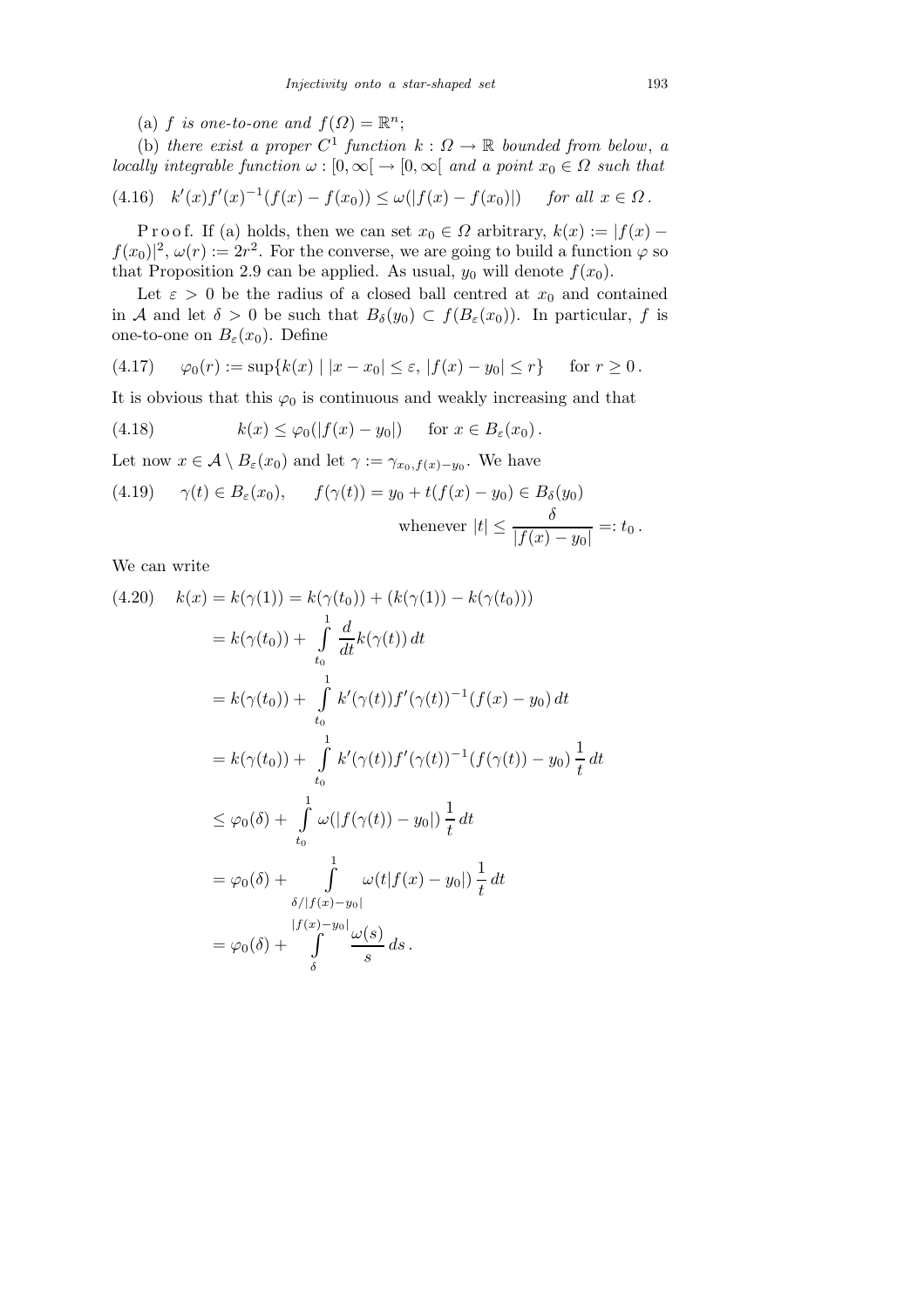If we define

(4.21) 
$$
\varphi(r) := \varphi_0(r) + \int_{\delta}^{\max\{r,\delta\}} \frac{\omega(s)}{s} ds \quad \text{for } r \ge 0,
$$

we easily see that the resulting  $\varphi$  is locally bounded (actually, it is continuous and weakly increasing) and that

(4.22) 
$$
k(x) \le \varphi(|f(x) - y_0|) \quad \text{for all } x \in \mathcal{A}.
$$

As announced, the conclusion follows from Proposition 2.9. Note that we did not use formula (4.16) at  $x = x_0$ , so that we actually did not need to assume  $k$  to be differentiable at  $x_0.$   $\blacksquare$ 

COROLLARY 4.5. Let  $f : \mathbb{R}^n \to \mathbb{R}^n$  be a local  $C^1$  diffeomorphism. Suppose that there exist a point  $x_0 \in \mathbb{R}^n$  and two functions  $\alpha, \omega : [0, \infty) \to [0, \infty)$ , of which  $\omega$  is locally integrable and  $\alpha$  is also continuous, strictly positive and satisfying the integral condition

(4.23) 
$$
\int_{0}^{\infty} \frac{r}{\alpha(r)} dr = \infty,
$$

in such a way that

$$
(4.24) \quad (x-x_0) \cdot f'(x)^{-1}(f(x) - f(x_0))
$$
  
 
$$
\leq \alpha(|x-x_0|)\omega(|f(x) - f(x_0)|) \quad \text{for all } x \in \mathbb{R}^n.
$$

Then f is one-to-one and  $f(\mathbb{R}^n) = \mathbb{R}^n$ .

P r o o f. Define

(4.25) 
$$
k(x) := \int_{0}^{|x-x_0|} \frac{r}{\alpha(r)} dr \quad \text{for } x \in \mathbb{R}^n.
$$

This function k is  $C^1$  on all of  $\mathbb{R}^n$  (even at  $x_0$ , although we may find the way not to use this fact); it is obviously bounded from below and it is also proper as a function from  $\mathbb{R}^n$  to  $\mathbb R$  because of assumption (4.23). Then we can apply Proposition 4.4:

$$
k'(x)f'(x)^{-1}(f(x) - f(x_0))
$$
  
=  $\frac{|x - x_0|}{\alpha(|x - x_0|)} \frac{x - x_0}{|x - x_0|} \cdot f(x)^{-1}(f(x) - f(x_0))$   
 $\leq \omega(|f(x) - f(x_0)|)$  for all  $x \in \mathbb{R}^n \setminus \{x_0\}$ 

(the inequality also holds for  $x = x_0$ ).

COROLLARY 4.6 (Hadamard). Let  $f : \mathbb{R}^n \to \mathbb{R}^n$  be a  $C^1$  local diffeomorphism. Suppose that there exists a continuous function  $\beta : [0, \infty) \rightarrow [0, \infty)$ satisfying the integral condition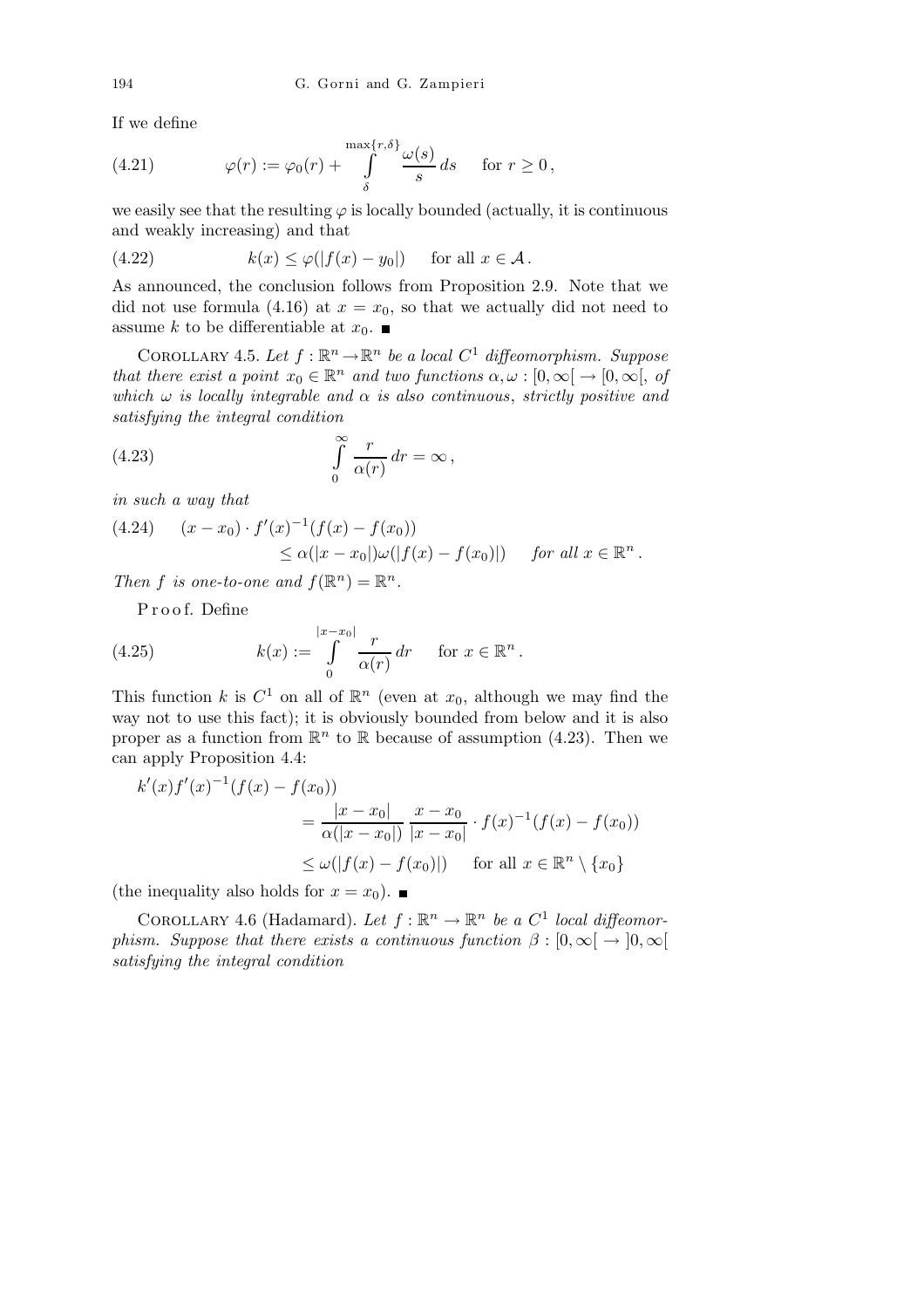*Injectivity onto a star-shaped set* 195

(4.27) 
$$
\int_{0}^{\infty} \frac{1}{\beta(r)} dr = \infty,
$$

and such that

(4.28) 
$$
||f'(x)^{-1}|| \leq \beta(|x|) \quad \text{for all } x \in \mathbb{R}^n.
$$

Then f is one-to-one and  $f(\mathbb{R}^n) = \mathbb{R}^n$ .

P r o o f. Apply Corollary 4.5 above with  $x_0 := 0$ ,  $\alpha(r) := (1+r)\beta(r)$  and  $\omega(r) := r$ .

It is easy to verify that, if the last corollary above can be applied to a mapping  $f$ , then the function

(4.29) 
$$
k(x) := \int_{0}^{|x|} \frac{1}{\beta(r)} dr + |f(x) - f(x_0)| \quad \text{for } x \in \mathbb{R}^n
$$

is nonnegative, continuous and proper as a mapping from  $\mathbb{R}^n$  to  $\mathbb R$  and satisfies

(4.30) 
$$
k'(x)f'(x)^{-1}(f(x) - f(x_0)) \ge 0 \quad \text{for } x \neq x_0,
$$

so that it is an auxiliary function for  $f$  in the sense of Theorem 1.1. In particular, for example, f maps every set of the form  $\{x \in \mathbb{R}^n \mid k(x) \leq c\}$ onto a set which is star-shaped with respect to  $f(x_0)$ .

Acknowledgements. We are grateful to Professor Czesław Olech for some stimulating comments on a previous version of the paper.

## **References**

- [1] A. Am b rose tti and G. P rodi, *On the inversion of some differentiable mappings with singularities between Banach spaces*, Ann. Mat. Pura Appl. 93 (1973), 231–247.
- [2] V. I. A r n ol' d, *Ordinary Differential Equations*, 3rd ed., Springer, 1992.
- [3] S. Banach and S. Mazur, *Über mehrdeutige stetige Abbildungen*, Studia Math. 5 (1934), 174–178.
- [4] N. P. Bh a ti a and G. P. Szegö, *Stability Theory of Dynamical Systems*, Springer, 1970.
- [5] F. B rowder, *Covering spaces*, *fiber spaces and local homeomorphisms*, Duke Math. J. 21 (1954), 329–336.
- [6] R. C a c ci o p p oli, *Sugli elementi uniti delle trasformazioni funzionali*: *un teorema di esistenza e di unicit`a ed alcune sue applicazioni*, Rend. Sem. Mat. Univ. Padova 3 (1932), 1–15.
- [7] L. M. Drużkowski, *The Jacobian Conjecture*, Preprint 429, Institute of Mathematics, Jagiellonian University, Kraków, 1990.
- [8] P. L. Duren, *Univalent Functions*, Springer, 1983.
- [9] D. Gale and H. Nikaido, *The Jacobian matrix and global univalence of mappings*, Math. Ann. 159 (1965), 81–93.